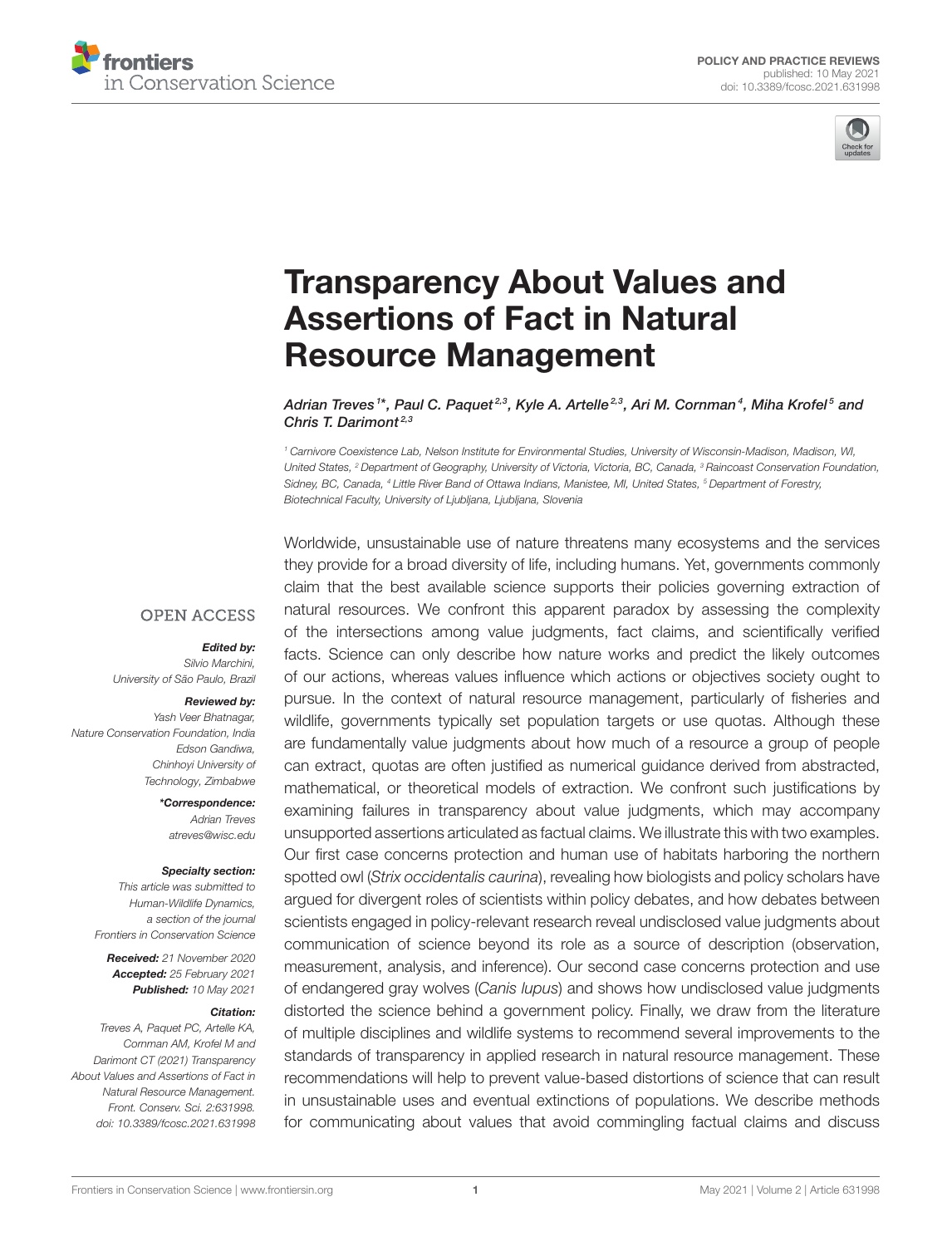approaches to communicating science that do not perpetuate the misconception that science alone can dictate policy without consideration of values. Our remedies can improve transparency in both expert and public debate about preserving and using natural resources, and thereby help prevent non-human population declines worldwide.

Keywords: policy, preservation, owl, sustainable use, wolf, model, research conduct, scientific integrity wolf

# INTRODUCTION

Worldwide, unsustainable use of nature threatens the collapse of ecosystems and the benefits they provide to non-humans and humans alike [\(Ceballos et al., 2015,](#page-10-0) [2020;](#page-10-1) [Darimont et al., 2015;](#page-10-2) [Ripple et al., 2017;](#page-11-0) [Ceballos and Ehrlich, 2018;](#page-10-3) [FAO, 2020\)](#page-10-4). Yet, for at least a century, governments and researchers have invoked a long-standing set of scientific models as a basis for the claim that natural resource extraction (particularly of wild animals) is sustainable [\(Larkin, 1977;](#page-10-5) [Oro, 2013\)](#page-11-1). How can a wellunderstood and established science of "sustainability" commonly result in unsustainable extraction? We attempt to resolve the seeming paradox by describing the need to disentangle where the science begins and ends in natural resource management (NRM), and how uncertainty in science and mistrust of scientists are both exacerbated by a lack of transparency about value judgments (judgments about what one considers desirable or undesirable for goals and modes of conduct; [Manfredo and Dayer, 2004\)](#page-11-2). We acknowledge that all of us struggle to demarcate our observations and inferences about the world from what we desire to be true about the world. Yet, scientists, in particular, should strive for such clarity and openness because the ideal of objectivity in science means that our desires should be regarded as a poor guide to our approximations of reality.

We begin with disentangling where the science begins and ends in NRM use and policy. Governments often set targets (e.g., population goals or use quotas) for the abundance of nature's components that people want to use. Decisions on targets, goals, or quotas (i.e., annual use of populations) necessarily involve value judgments external to the science for answering how much to use or preserve: Should we extract a given component of nature? How? Where? And—importantly—how much should we use now or preserve for others and the future? Population goals and extraction quotas set by governments represent choices of certain quantitative amounts among many possible amounts. That choice is based in part on judgment and preference about how much humans ought to need or ought to take, not on mathematical models. We define science as observation, measurement, analysis, and inference following long-accepted principles of transparency, reproducibility, and impartiality. Science can only tell us how much to use or preserve to achieve a predetermined goal as guided by values.

Entanglements of science and values arise when people improperly conflate personal or community preferences with evidence at hand when justifying their decisions (Schrader-Frechette and McCoy, [1994;](#page-11-3) [Menon and Lavigne, 2006;](#page-11-4) Artelle et al., [2014;](#page-10-6) [Darimont et al., 2017,](#page-10-7) [2018;](#page-10-8) [Artelle K. A. et al.,](#page-10-9) [2018;](#page-10-9) [Artelle K. et al., 2018;](#page-9-0) [Jacquet and Delon, 2018\)](#page-10-10). Science can only describe how nature works and predict the likely outcomes of our actions, or sometimes reveal the possible range of actions, as discussed for biodiversity and natural resources [\(Lynn, 2006,](#page-10-11) [2010;](#page-10-12) [Nelson and Vucetich, 2009;](#page-11-5) [Treves et al., 2009b;](#page-12-0) Vucetich and Nelson, [2014;](#page-12-1) [Artelle K. et al., 2018;](#page-9-0) [Jacquet and Delon,](#page-10-10) [2018\)](#page-10-10). Value judgments can be concealed by suggestions that scientific theories or mathematical models command a limited range or single choice, such as setting a goal or quota.

Environmental sciences underlying policy and management of fisheries, wildlife, biodiversity, climate, etc., risk tangling personal, institutional, or societal preferences or value judgments with quantitative values derived from extraction models. For example, deciding how many fish to extract is informed by, but not the same as, inferring how non-human consumers might respond to the resulting population of fish, as the former inevitably involves considerations of the relative value of fish and other wildlife, along with other costs and benefits (Levi et al., [2012\)](#page-10-13). Likewise, the amount of  $CO<sub>2</sub>$  emissions represents a measurement of a quantity, but setting the allowable level is a value judgment that entails balancing benefits and costs for health, wellbeing, resources, equity, diversity, ecosystem function, and any other criteria the decision makers choose to integrate.

What role do facts**—**and assertions of fact (hereafter fact claims)**—**play in justifying NRM goals? When public policy is being made, interest groups commonly call upon certain facts (or claims thereof) to justify their preferred policy outcomes. Science is valuable to assess the accuracy, precision, and reliability of such putative evidence before we can label it as fact or unverified assertion. Given competing values**—**and the inherent uncertainty that pervades scientific understanding, scientific processes should therefore keep evidence (and the processes generating it) transparent and accountable for the public, decision makers, and regulators. Transparency should also include a clear acknowledgment about the value judgments before asking scientific questions, such as "how much is out there to use; how much can we use without harming competing claims that we or others also value; and how much are we leaving for other users of the present and future?" Clearly, there is an interplay among values, fact claims, and the evidence (scientific inference about the uncertainty of the fact claims).

Scientists seem to need ways to keep claims about both facts and values in public affairs transparent and accountable. Values often play a dominant role in policy setting (Schrader-Frechette and McCoy, [1994;](#page-11-3) [Lynn, 2006;](#page-10-11) [Nelson et al., 2011;](#page-11-6) [Darimont et al., 2017;](#page-10-7) [Artelle K. et al., 2018\)](#page-9-0). Scientifically inclined societies have developed robust (if fallible) systems for vetting fact claims through many processes and agents, such as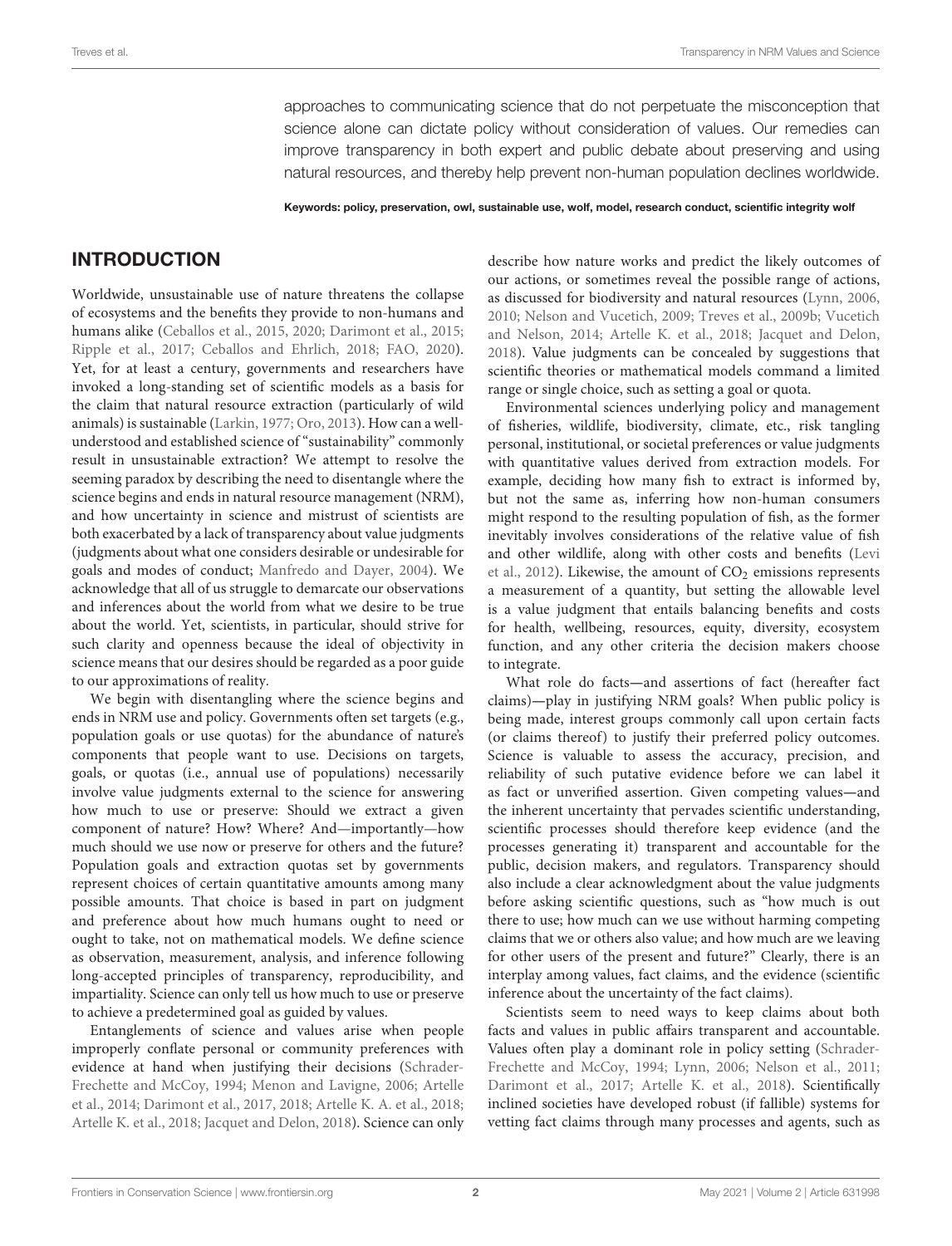scientific peer review, replication of research, inspector generals, and third-party watchdogs.

Our concern here lies at the intersection of science and values; how scientists and policy-makers make transparent their value judgments, separate these from fact-claims, and evaluate their own claims and those of others transparently. Our goal builds on a call by the National Academies of Science, Engineering and Medicine [\(2017\)](#page-11-7) in which they clearly articulated the nature of our concern, offering, "Openness is fundamental to the success of the entire chain of processes and relationships involved in scholarly communication. Most centrally, those assessing the quality of science must be honest in their assessments and aware of and honest in reporting their own conflicts of interest or any cognitive biases that may skew their judgment in self-serving ways..." p. 33 (National Academies of Science, Engineering and Medicine, [2017\)](#page-11-7). The arena in which such biases require addressing is in communications, where the tangles of values, facts, and fact claims are written or spoken to justify action or inaction. Often scientists are required to extrapolate beyond the science into more speculative ground. It is precisely in communications of scientific observations, measurements, and inferences that one finds extrapolation and uncertainty raise the risk of false fact claims, and transparency may be low. Therefore, our first case study examines the debate among scientists and between policy scholars and scientists regarding how verified, scientific evidence ("facts" hereafter) should be communicated in a policy debate founded on value judgments, in which the science will lead directly to action or inaction toward owls or their habitats (**[Box 1](#page-3-0)**).

In the spotted owl case study, we reason that transparency on the parts of all scientists commenting on public policy would go a long way to revealing in the broad public when a value judgment has been made about a policy goal, when a fact claim has been made to justify action toward that goal, and when a fact claim is being evaluated scientifically. Training for such transparency has been taken up under the rubric of research integrity or scientific ethics, and we welcome the recent spread of such efforts [\(Mejlgaard et al., 2020\)](#page-11-8). Our next case study raises questions about the internal domain of the conduct of science (observation, measurement, and inference) and specifically how sustainable use models and outputs might conceal value judgments. Before exploring the next case, we summarize the science of sustainable use models widespread in NRM.

# TRANSPARENCY IN SUSTAINABLE USE **SCIENCE**

We focus on transparency because its pursuit and its breach illustrate how value judgments from the external domain can infiltrate and distort the conduct of science (its internal domain). Transparency can help an agency avoid overwhelming bias or help watchdogs check such biases before they do harm. Our concern with transparency begins with the wording used in our topic: sustainable use of natural resources. The phrase "natural resource" itself presupposes a value judgment about human claims to nature. Indeed, the field is littered with open or buried value judgments and euphemisms [\(Houck, 2001;](#page-10-14) [Mark, 2014;](#page-11-9) [Johns and DellaSala, 2017\)](#page-10-15). For example, the word "exploitation" often surfaces in NRM. The [OED \(2020\)](#page-11-10) defines "exploit" first as, "To harvest or extract (a natural resource); to extract resources from (a place)," but its second definition is, "To take advantage of in an unfair or unethical manner; to utilize for one's own ends." Given that exploit potentially enfolds a value judgment as in the latter definition, we encourage replacement with the simpler terms "use" and "extract," as in the former definition because "extract" does not enfold a value judgment: "Taken out, obtained out of something... Derived (from a source)" [\(OED, 2021\)](#page-11-11). Many other euphemisms surface in NRM, e.g., "take," "harvest." Euphemisms and jargon pose many problems [\(Johns and DellaSala, 2017\)](#page-10-15), but even those who use neutral terminology may overlook value judgments within mathematical models for the use of nature, as we examine next.

Estimations of the point of maximum sustainable yield (MSY) and forecasts of population change after extraction have dominated the science of NRM for decades [\(Larkin, 1977;](#page-10-5) Nelson et al., [2011;](#page-11-6) [Levi et al., 2012;](#page-10-13) [Patrick and Cope, 2014\)](#page-11-12). Predictions of sustainability for points on a hypothetical curve (the science) can be confused with a value judgment.

The value judgment often used is that extractors should aim for that rate of extraction for current human consumers, and the extraction should be repeated to achieve sustainable preservation of the resource for future humans. Conflating these different components of decisions about use can mislead anyone into missing the associated personal or organizational value judgments (How much should we use and how much should we preserve for others? Who are the others, and what do we owe them?). We expose these issues to a clearer light for NRM by juxtaposing the mathematics against the value judgments that often follow such modeling.

Prevalent models of the sustainable use of natural resources often apply a theory of population dynamics called density dependence. Density-dependent dynamics arise when reproduction changes non-linearly with population density, or when mortality changes non-linearly with population density. A member of the family of logistic growth curves can describe such population dynamics. This family of curves has a convenient mathematical form that includes an inflection point between asymptotes at zero (local extinction) and carrying capacity (K) for a hypothetical closed ecosystem (**[Figure 1](#page-4-0)**). The theory suggests that the use of natural resources at many points along the curve would be sustainable because new births could replace deaths caused by users. The point of maximum sustainable yield (MSY) is predicted to occur at the inflection point of the logistic growth curve in its simplest form, usually assumed to fall at half of K (**[Figure 1](#page-4-0)**). The many uncertainties about the theory are well known (**[Figure 1](#page-4-0)** caption). Even today, when MSY usually is not chosen as an explicit goal, modelers and managers often select a "safer" extraction point higher up the curve of presumed population growth [\(Kirkwood, 1981\)](#page-10-16), still with implied reference to MSY. Even though some modelers have long recognized the risks of setting population goals, targets, or quotas, they have often only recognized the uncertainties about MSY but not the problem of buried value judgments about who benefits and who loses from such extraction. All the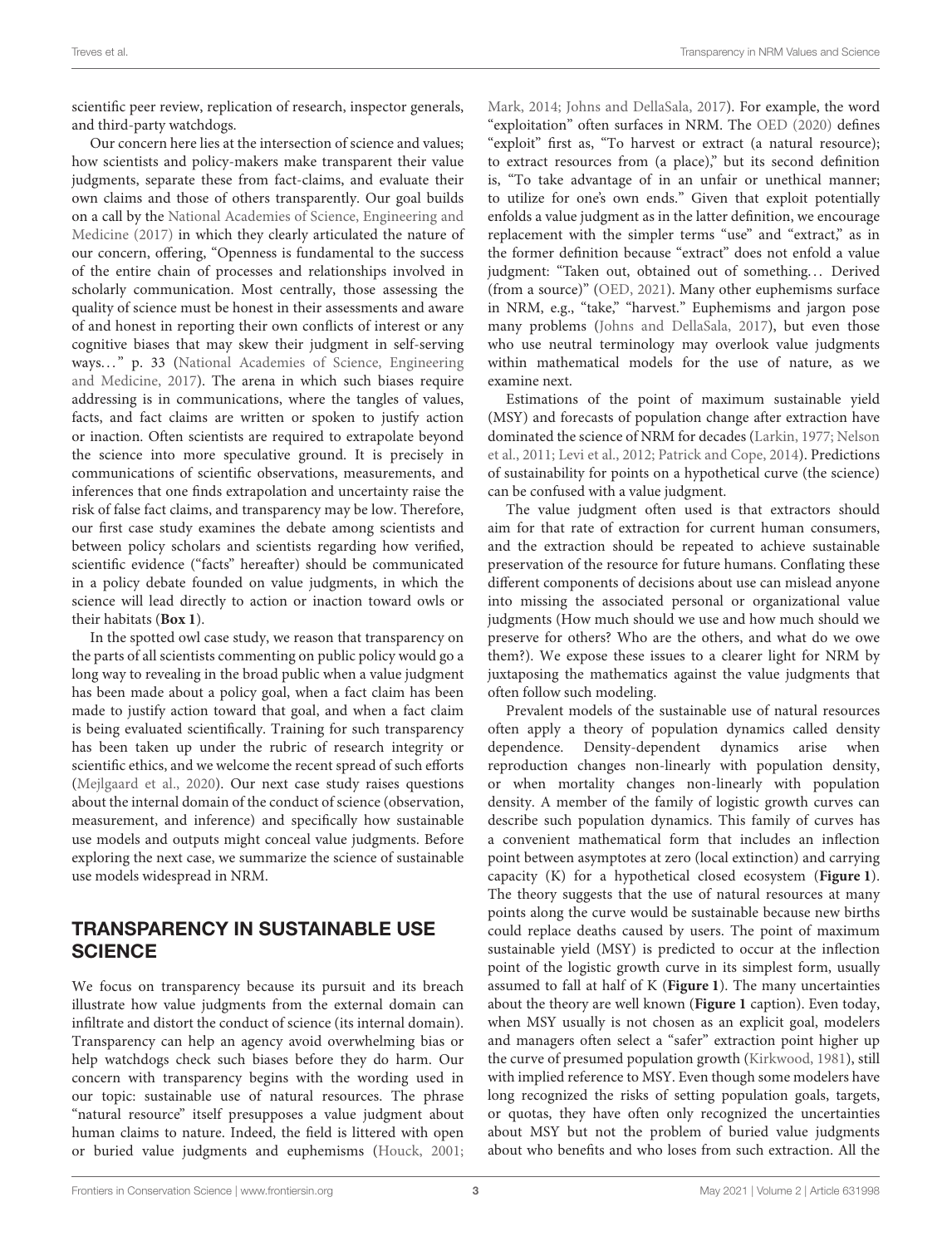#### <span id="page-3-0"></span>BOX 1 | Debates over spotted owls reveal how scientists grapple with transparent value judgments in scientific communications.

Northern spotted owl (Strix occidentalis caurina) policy in the USA has been subject to repeated debate about biased scientific communications and embedded value judgments influenced by laws [\(Carroll et al., 2012;](#page-10-17) [Wilhere, 2012;](#page-12-2) [Wilhere et al., 2012;](#page-12-3) [Peery et al., 2019;](#page-11-13) [Rohlf, 2019\)](#page-11-14). Simplifying the 2012 debate somewhat, [Wilhere et al. \(2012\)](#page-12-3) criticized the scientific peer reviewers contracted by the US government under the Endangered Species Act (ESA) for not transparently explaining where the science began and ended. Wilhere et al. suggested that the scientists did not separate facts, whether measurements of the current status or inferences about future conditions of the owls under hypothetical policy scenarios, from the value judgments that must underlie recommendations to the US government. Again simplifying, [Carroll et al. \(2012\)](#page-10-17) countered that an ESA peer review is embedded in a set of statutory value judgments about listing and delisting owls. The debate might have been just another example of one team of scholars citing another for bias and being rebutted, if not for the following elements of their debate that hold broad general interest.

[Wilhere \(2012\)](#page-12-2) suggested that the scientists in the peer review panel had prioritized protection of the owls rather than treating the two policy options (protect or not) impartially. He went on to recommend that the government "…separate discussions of policy from discussions of science. In fact, consider submitting separate policy and science reviews authored by different groups and published as separate reports" p. 747 [\(Wilhere, 2012\)](#page-12-2). Later, the US government tried something similar with a separate ethics review [\(Lynn, 2018;](#page-11-15) [Andrews et al., 2019\)](#page-9-1), but, to our knowledge, did not publish the recommendations. We are not aware if anyone followed another recommendation by [Wilhere \(2012\)](#page-12-2) that policy-makers purge policy advocacy from scientific reviews (see a deep look at this issue in [Doremus, 2004\)](#page-10-18), though he neither recommended the converse nor examined the possible shortcomings of such a process.

We surmise it is no easier for scientists to articulate all their value judgments than for policy-makers to resist making unverified fact claims to support their value judgments that underlie policy proposals. Are we left with no resolution to this confounding interplay of facts and values? The next half of our case study of spotted owl science communication reveals an important dividing line between values about how science is conducted (the internal domain of research integrity) and values about how science is communicated to outside audiences (the external domain).

[Peery et al. \(2019\)](#page-11-13) denounced another owl research team's verbal and legal actions against unnamed junior scientists. We echo their call for civil debate and for presenting facts in peer-reviewed journals that follow ethical guidelines. However, they also demarcated acceptable and unacceptable modes of communication and styles of verbal expression by scientists communicating science. Their [Supplementary Table 1](#page-9-2) [\(Peery et al., 2019\)](#page-11-13) shows the "symptoms" of agenda-driven science that intermingled personal value judgments about style, tone, and modality of communication with concerns about bias, with concerns how science should be conducted. We acknowledge that a tabular format may force authors into shorthand. Examples of this intermingling include, when labeling "Activities symptomatic of agenda-driven science," they included "Failure to disclose involvement in litigation related to a study." They probably intended something akin to competing interests in litigation over a study, but the recommendations will be quoted by others, so we address them as written in [Supplementary Table 1](#page-9-2) [\(Peery et al., 2019\)](#page-11-13). Our aim is to make clear that value judgments and debate about scientific communications should distinguish the internal domain (how the science was conducted) from the external domain of science communication (how the science was disseminated) because transparency about those two domains will help demarcate where value judgments concern personal or organizational differences of opinion and where judgments concern the validity of facts and fact claims.

We begin with the series of "Activities symptomatic of agenda-driven science" that Peery et al. use to address their concerns over how spotted owl science was conducted (the internal domain). For example, they cited: "Selective use of data...," "Selectively referencing...," "Emphasizing certainty and simplicity," and "Conducting biased review..." ([Supplementary Table 1](#page-9-2); [Peery et al., 2019\)](#page-11-13). These are poor practices in the conduct of science (National Academies of Science, Engineering and Medicine, [2017\)](#page-11-7) but are also practices that might be construed as sloppy if unintentional. Although [Peery et al. \(2019\)](#page-11-13) extensively documented their evidence for intention by one team of owl researchers, it is less clear if these practices identified in **[Supplementary Table 1](#page-9-2)** are truly "agenda driven" in all cases.

Indeed, if the scientific community were held to some of the standards in **[Supplementary Table 1](#page-9-2)** of [Peery et al. \(2019\)](#page-11-13), almost everyone would be judged as "agenda driven." Poor practices lie alongside practices that might actually be good practices in their [Supplementary Table 1](#page-9-2). For example, depending on how one defines pressure, "Pressuring other scientists to retract…" might be good for research integrity, given that the Committee on Publication Ethics [\(COPE, 2019\)](#page-10-19) recommends how retraction should proceed when third parties ask editors or publishers to investigate cases of possible research misconduct. Likewise, one of the proscriptions of [Peery et al. \(2019\)](#page-11-13) seems to suggest that once a paper passes peer review, it is immune to criticism thereafter, in the phrase "…outside of the peer review process" [Supplementary Table 1](#page-9-2) [\(Peery et al., 2019\)](#page-11-13). Given that post-publication review is now being recommended by prominent journals and ethicists for improving reproducibility of science [\(Allison et al., 2016;](#page-9-3) [Stern and O'Shea, 2019\)](#page-11-16), the proscription on timing of criticism is yet another value judgment by [Peery et al.](#page-11-13) [\(2019\)](#page-11-13).

Although the last two value judgments might be excused as traditional facets of scientific integrity giving way to new norms, other value judgments in [Supplementary Table 1](#page-9-2) of Peery et al. favor some actors over others within scientific debates rather than favoring some methods or evidence over other methods or evidence. If agendas should not drive science, then personal, organizational, or governmental preferences should not either. We have considerable concern for science driven by preference. Basing scientific inference or evaluation of the quality of science on the identities of the authors, their funders, or their access to data seems bad for efforts to observe and infer reality, which should be judged on their merits alone [\(National Academies of Science, Engineering and Medicine, 2017\)](#page-11-7). Two of the recommendations in **[Supplementary Table 1](#page-9-2)** [\(Peery et al., 2019\)](#page-11-13) strike us as containing hidden value judgments about the establishment or status quo being good and others as bad. For example, the phrases "...unvetted data" and "...through [Freedom of Information Act requests (FOIA)]" treat established, traditional, government-funded or government-run research as good. Yet, litigation or FOIA requests can be an effective recourse to obtain information from secretive agencies, programs, or individuals (see [Rohlf, 2019](#page-11-14) for advocacy of scientific engagement in litigation and [Doremus, 2004](#page-10-18) for a history of non-transparency by agencies implementing the ESA). Similarly, litigation, social media, and critique of scientific papers in public media, comprise legitimate means of communication in a free, democratic society. None of these actions in the external domain of science (how it is communicated) are intrinsically bad for the internal domain of research integrity [\(Lackey, 2007;](#page-10-20) [Garrard et al., 2016;](#page-10-21) [National Academies of Science, Engineering and Medicine, 2017\)](#page-11-7). By asserting norms of scientific communication, [Peery et al. \(2019\)](#page-11-13) appear to have advocated for their values related to decorum, style, or modality. We doubt that public confidence in science will be increased by censorship of scientists. We fear a scientific culture that sanctions legitimate science communication is the next step if the "symptoms" in [Supplementary Table 1](#page-9-2) [\(Peery et al., 2019\)](#page-11-13) were widely sanctioned in norms of scientific communication.

mathematical and probabilistic reasoning about uncertainty is additive to the point about the external domain of science choosing specific population targets or quotas involve value judgments independent of uncertainty in the model outputs.

MSY is just one point among an infinite number of points on an uncertain curve. The decision to set a population goal at MSY or any other point is just one alternative judgment about many possible values. Those are decisions that usually prioritize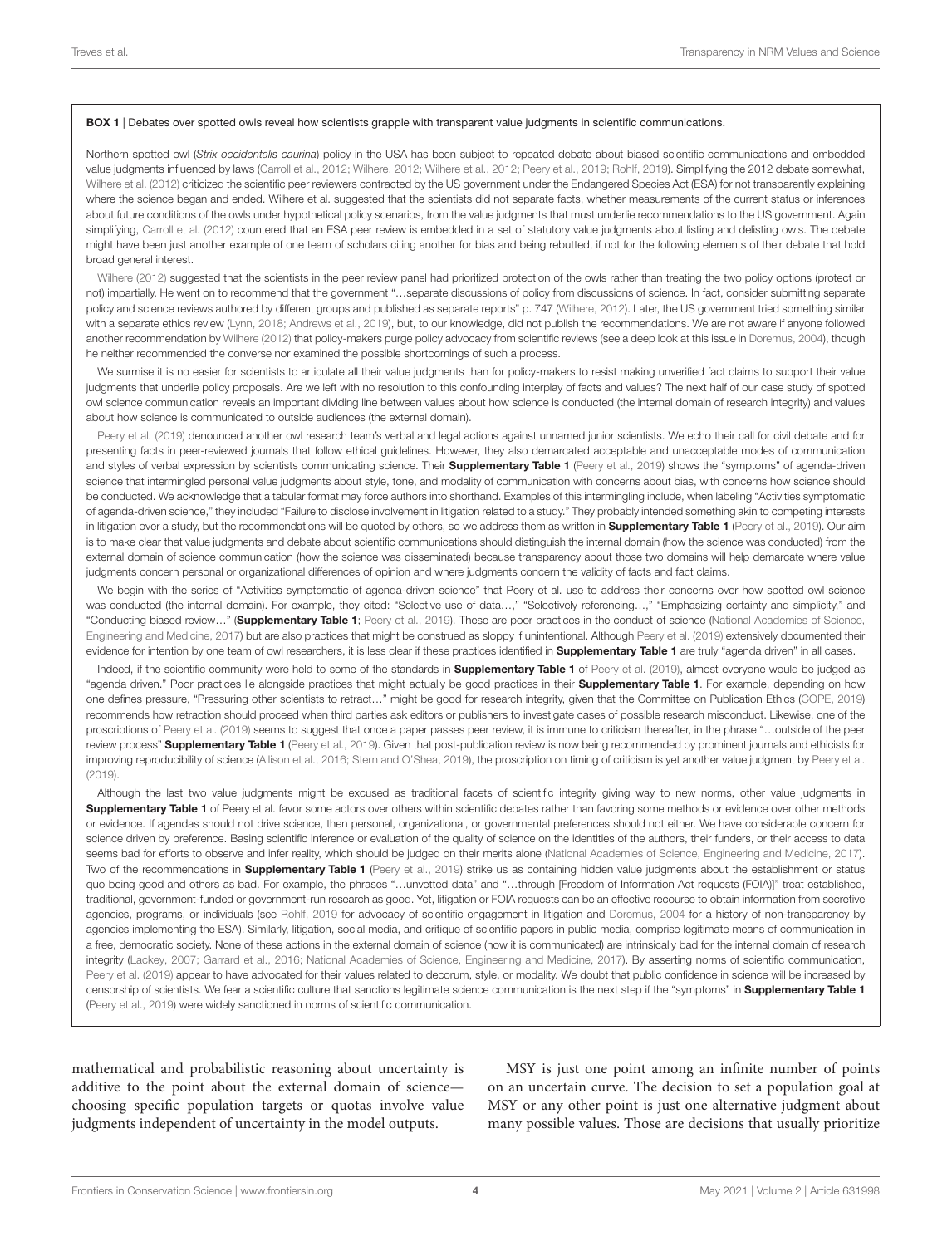

<span id="page-4-0"></span>FIGURE 1 | The logistic growth curve resulting from density-dependent population dynamics. K is the asymptote or predicted carrying capacity of an idealized population and  $r$  is the intrinsic rate of increase. The equation is positioned at approximately the same height as the inflection point K/2, which is predicted to be the point of maximum sustainable yield, MSY [\(Pianka, 2000\)](#page-11-17). Defined simply, the carrying capacity (K) is the maximum number of individuals that can be supported in each area at a given time. In populations following density-dependent population dynamics, the upper asymptote of the logistic growth curve is assumed to approach K because the average death rate and rate of recruitment of juveniles to adulthood equilibrate, and growth stops. The presence of carrying capacity, the prediction of logistic growth, and the point of MSY are all testable predictions of a general theory that may not be accurate or even exist in specific cases. Indeed, real populations vary in the shape of their growth curves, and these characteristics can change over time [\(Brook and Bradshaw, 2006;](#page-10-22) [Ratikainen et al., 2008\)](#page-11-18). Birth and death cannot be assumed to change symmetrically or non-linearly with density or population size. For example, with strictly territorial species, local density may not even increase much within a local subpopulation (see [Box 2](#page-5-0) for an example). Even if the other conditions are met, the inflection point can lie higher or lower than K/2, depending on the symmetry of the birth and death curves in relation to density. Caution is warranted because of the vicissitudes of wild ecosystems, environmental stochasticity, and the uncertainty of any predictions about the future that are based on past patterns [\(Brook and Bradshaw, 2006;](#page-10-22) Ratikainen et al., [2008;](#page-11-18) [Oro, 2013;](#page-11-1) [Williams, 2013\)](#page-12-4). Data limitations especially relating to migration into and out of the open ecosystems also commonly restrict our knowledge of growth rates of natural populations. Also, the predictions of sustainable use models become increasingly uncertain when mortality and natality are affected by unregulated factors, untested policies, or human errors [\(Fryxell et al., 2010\)](#page-10-23). This is not to say that MSY is a fallacy, but rather that it is a prediction that needs frequent updating, continual review, and testing, rather than an a priori static point.

certain human users (i.e., current and often influential interest groups). Indeed, a rigid application of MSY benefits current human extractive users at the expense of all other users, often including non-consumptive users or non-human consumers who also use prey populations. That contrasts with other definitions of sustainability, in which, for example, unused individuals are not viewed as "wasted," but instead as feeding other life, preserved for the future, or serving other ecosystem functions, e.g., salmon Oncorhynchus spp. fisheries [\(Levi et al., 2012\)](#page-10-13). Also, the interests of future generations are often presumed (rather than consulted explicitly or preserved for all possible uses) when current decision makers allocate to current human users (Treves et al., [2017b,](#page-12-5) [2018a\)](#page-11-19). Finally, the very conception of nature as a resource that is claimed property privileges an anthropocentric,

western worldview to the detriment of other lifeways, especially and commonly those of indigenous peoples and non-humans [\(Lynn, 2006;](#page-10-11) [David, 2009;](#page-10-24) [Levi et al., 2012;](#page-10-13) [Artelle K. et al.,](#page-9-0) [2018;](#page-9-0) [Eichler and Baumeister, 2018;](#page-10-25) [Treves, 2019a\)](#page-11-20). Decisions to allocate natural resources often blur the line between real need for subsistence or survival and mere profit seeking, recreation, or luxury [\(Santiago-Avila et al., 2018b;](#page-11-21) [Santiago-Ávila et al., 2020;](#page-11-22) [Treves et al., 2018b;](#page-12-6) [Treves, 2020\)](#page-11-23). MSY thinking and densitydependent models of population dynamics applied to NRM illustrate the internal and external domains of science and their relationship to values well.

The judgment whether one should or should not extract a given quota stems from values, which may be followed by a judgment whether to apply a density-dependent model, itself stems from scientific reasoning. Later, the judgment whether to act on the model predictions again stems from values informed by the consequences that science estimates with uncertainty. That three-step process involves interaction between values and science. Therefore, transparency about how much will be extracted, how and where to limit non-human populations, and which actors are expected to benefit or suffer, would expose the value judgments and outcomes in a policy decision or management action associated with a population target or extraction quota. We illustrate the consequences of non-transparent value judgments further complicated by nontransparent conduct of science with a case of gray wolves (Canis lupus) (**Box 2**).

# GENERAL CONCLUSIONS FROM THE CASE STUDIES

Our cases reveal two features of transparency in science and public policy. The first case about northern spotted owls explained how scientists and scholars in policy-relevant research debated the thoroughness of transparency about value judgments and whether scientific debate could be purged of personal value judgments and how that might occur. We use the spotted owl case to argue for clearer thinking about—and behavior toward the difference between the internal domain of science (how it is conducted) and its external domain facing the public and policy-makers (how it is communicated). In our second case, a government policy on population targets, quota levels, and wolf hunting was promoted by science that lacked transparency and from which—we infer—the value judgments of a handful of scientists and perhaps their institutions remained undisclosed but might have played a disproportionate role in guiding management for 21 years. The wolf case study began somewhat transparently with explicit statements, such as "The management goal represented the minimum level at which a full array of population control activities could occur including pro-active depredation control and the possibility of public harvest" p. 16 [\(WDNR, 1999\)](#page-12-7). However, more fundamental questions were never addressed, such as "Should we kill wolves? And if so, why, what are the desired outcomes, under what conditions is it right and effective to pursue those outcomes, and how many wolves is it right to kill to attain the goals?" [\(Treves, 2009\)](#page-11-24). This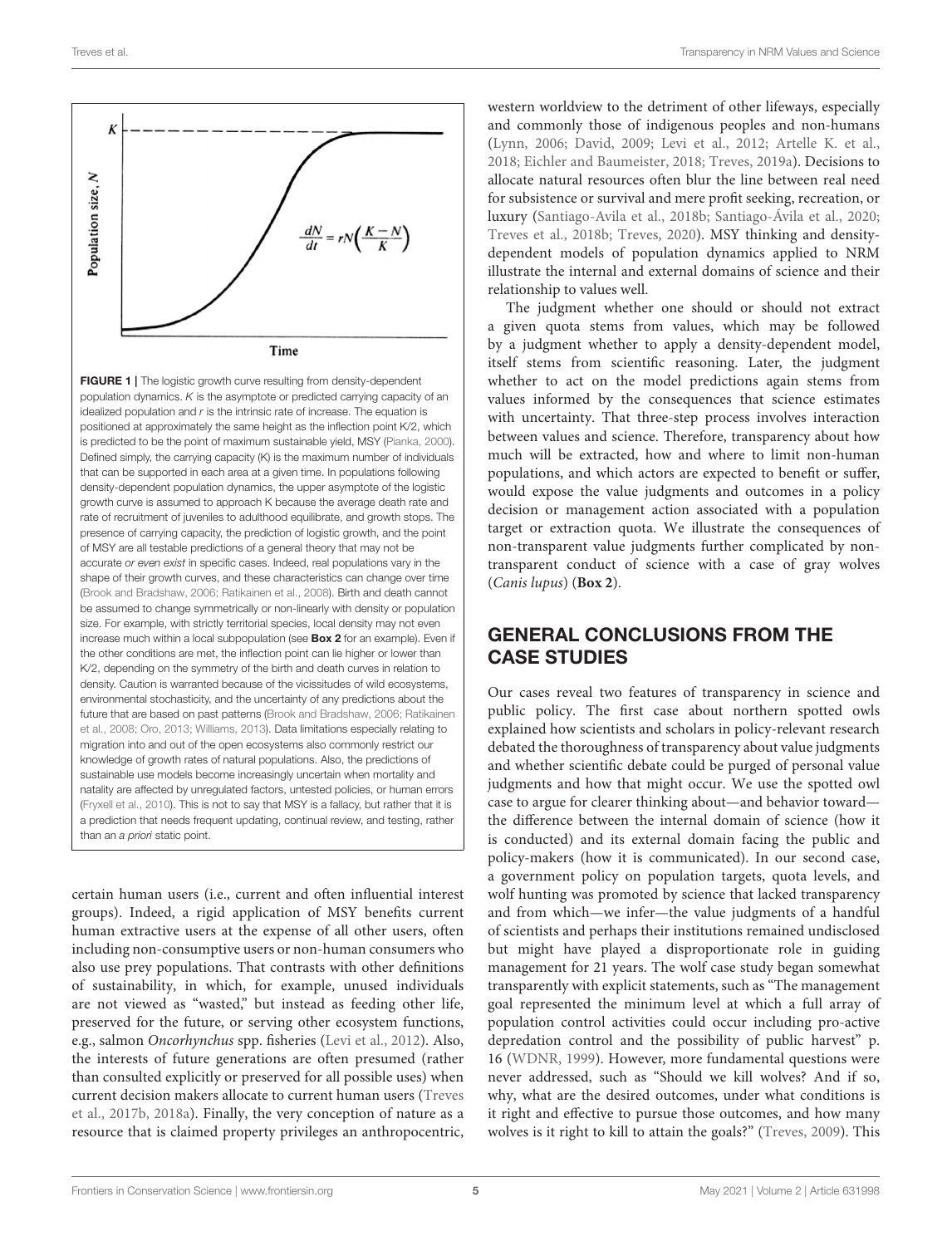#### <span id="page-5-0"></span>BOX 2 | Science used to justify a gray wolf population goal and kill quota, 1999–2021 now.

Here we explain how a population model used to plan the regulated killing of wolves in Wisconsin, USA, was not transparent about value judgments in conducting or communicating the science marshaled in support of a use policy. The senior author here observed public policy and re-analyzed data from published reports in recent years [\(Treves, 2019a;](#page-11-20) [Treves et al., 2014,](#page-12-8) [2017a](#page-12-9)[,b](#page-12-5)[,c\)](#page-12-10) after collaborating with the state wildlife agency (WDNR) previously [\(Treves et al., 2002,](#page-12-11) [2004,](#page-12-12) [2009a,](#page-12-13) [2011;](#page-12-14) [Wydeven et al., 2004;](#page-12-15) [Olson et al., 2014\)](#page-11-25); see the lead author's full declarations of potentially competing interests here [\(http://faculty.nelson.wisc.edu/treves/](http://faculty.nelson.wisc.edu/treves/Vision.php) Vision php accessed 29 October 2020).

The state of Wisconsin published its first wolf management plan in 1999 [\(WDNR, 1999\)](#page-12-7), which included a projection of wolf population growth to 2020 ([Figure 2](#page-6-0)) from the estimated minimum of 205 adult and yearling gray wolves in winter 1998–1999. The 1999 Plan codified two numerical value judgments that shape policy to this day. The first, the Delisting Level of 250, was set higher than the federal ESA delisting level of 100 [\(USFWS, 2020\)](#page-12-16). The Delisting Level was set at the midpoint of the range of outputs of a population viability analysis (PVA), which the authors argued "needs to be cautiously interpreted and should not be used by itself to set management goals. Based on [the PVA], a population between 200 and 300 seemed appropriate for delisting wolves in Wisconsin" p. 16 [\(WDNR, 1999\)](#page-12-7). We note the questionable idea that a model output could set management goals without policy-makers stating a goal based on value judgments. The second value chosen by the authors of the 1999 Plan was the Management Goal N<sub>goal</sub> = 350 ([Figure 2](#page-6-0)), also referred to as the "population goal" in [WDNR, 1999](#page-12-7) or "population objective" as of this writing [\(https://dnr.wisconsin.gov/topic/WildlifeHabitat/wolf/index.html](https://dnr.wisconsin.gov/topic/WildlifeHabitat/wolf/index.html) accessed 28 October 2020).

By definition, N<sub>goal</sub> = 350 is a value judgment, but this choice was couched in models and several fact claims as follows: Ostensibly, N<sub>goal</sub> was a number of wolves supportable by suitable habitat, compatible with the PVA, and was also "socially tolerated" p. 15 [\(WDNR, 1999\)](#page-12-7), i.e., "... a reasonable compromise between population capacity, minimum level of viability, and public acceptance." p. 16 [\(WDNR, 1999\)](#page-12-7). As quoted above, the PVA seemed to be regarded ambiguously by the authors and appeared to have little or no influence in policy setting. Regarding "social tolerance" and "public acceptance," the 1999 Plan reported an informal survey about N<sub>goal</sub> after it had already been selected, with the following statement of methods: "During the review of the second draft of the [1999 Plan], of persons commenting on the population goal, 38% supported the goal, 38% felt it was too low, and 24% felt it was too high..." p. 16 [\(WDNR, 1999\)](#page-12-7). From the wording, we infer that N<sub>goal</sub> was presented to the assembled individuals (of which a sample size and selection procedure were not stated). Methods were not disclosed, and independent review was apparently not conducted, as with most agency management plans in North America [\(Artelle K. A. et al., 2018\)](#page-10-9). Therefore, the assertions about public opinion or social tolerance seems an untested fact claim. The third fact claim about N<sub>goal</sub> was about "population capacity" or "suitable habitat" p. 15-16 [\(WDNR, 1999\)](#page-12-7). Two estimates existed for carrying capacity, K, in 1999. One was based on habitat at K = 300-500 wolves (or possibly up to 800 if marginal habitat was to be occupied) and one based on prey at K = 262-662 [\(Mladenoff et al., 1995,](#page-11-26) [1997\)](#page-11-27). The Delisting Level was half of the habitat-based maximum (K = 500), and the Management Goal was a round number set at 53% of the prey-based maximum (K = 662); note in 2012 the wolf population was estimated above 815. That N<sub>goal</sub> was set at or near K/2 suggests scientific reasoning linked to MSY approaches. The similarity of these bracketing values to MSY thinking is suggestive, although this was not stated explicitly until 2009 (see next section). Even if there is another explanation (besides MSY) behind the choice of N<sub>goal</sub> and the Delisting Goal, such reasoning was not provided, implying that these parameters were deterministically generated by the model in [Figure 2](#page-6-0), rather than the product of value judgments.

Turning to how the science was conducted in the 1999 Plan and particularly in [Figure 2](#page-6-0), an unstated assumption and two assertions of fact were made by fitting the logistic growth curve to the annual wolf population estimates. The unstated assumption was that the changes in census methods in the winter of 1994–1995 and in the early 2000s (detailed in the [Supplementary Material](#page-9-2)) were inconsequential, such that a single curve could be fit to the point estimates of population size in [Figure 2](#page-6-0). Those changes in census methods were designed and implemented by some of the authors of the 1999 Plan and 2007 Addendum to the Plan ([Supplementary Material](#page-9-2)). Also, the curve represents a fact claim and a prediction, both of which required explanation that was not provided in the 1999 Plan. Specifically, the assertion was that density-dependent growth dynamics were occurring. The assumption of density-dependent population growth was not contrasted with alternative forms of growth nor tested explicitly.

Density-dependent dynamics were known to be common at the time, but far from universal in that a substantial proportion of wild animal populations did not show such dynamics [\(Fowler, 1987\)](#page-10-26). The next publication did not clarify. A 2007 addendum to the 1999 Plan by the same authors stated "Van Deelen (unpublished) fit simple growth models to a XX [sic] year time series of wolf population estimates. Models fit were the discrete logistic model (CITATION) [sic]…" p. 7 [\(WDNR, 2007\)](#page-12-17). The omissions indicated by [sic] in the quotation further clouded the issue.

Before the publication of the addendum [\(WDNR, 2007\)](#page-12-17) to the 1999 Plan, [Brook and Bradshaw \(2006\)](#page-10-22) explained why populations might not show density dependence, including: (a) substantial errors or changes in sampling or measurement can mimic or obscure density-dependent dynamics; (b) populations growing without spatial bounds and limited mainly by exogenous factors are not expected to show density-dependent dynamics; and (c) minimal changes in density over the sampling period might not produce such dynamics. All three scenarios might apply to Wisconsin's wolf population history, given that (a) census methods had changed twice and showed substantial variance among years, (b) the leading cause of death were by vehicles and poaching that were correlated to geographic spread and policies, respectively, not to density; moreover, density only increased over time slightly relative to measurement precision [\(Wydeven et al., 2001,](#page-12-18) [2004,](#page-12-15) [2009;](#page-12-19) [Chapron and Treves, 2017;](#page-10-27) [Treves et al., 2017c;](#page-12-10) [Treves, 2019a;](#page-11-20) [Santiago-Ávila et al., 2020\)](#page-11-22). Therefore, the authors of the 1999 Plan had 8 years to make the foundation of [Figure 2](#page-6-0) transparent and test its fact claims with mortality or reproductive data and sensitivity analyses. The prediction of future growth in Figure 2 could have benefited from a scientific statement or estimate of uncertainty against the alternative of exponential growth, especially given that the two policy values discussed above lay in the prediction interval. Additional information came out in 2009, but the apparent value judgments underlying the wolf population model and the science used to buttress the state approach to target setting remained non-transparent, and still do today.

#### Transparency and Tests of Fact Claims From 2009 to 2020

In 2009, the authors of the state wolf population model published a book in which the authors clarified the fitting procedure for the logistic growth curve and the role of K in modeling. Furthermore, the model was used to explore a single scenario involving "maximum sustained yield" p. 150 [\(Van Deelen, 2009\)](#page-12-20), emphasis added because no legal killing had yet taken place. This scenario was instead a prediction about future sustainability if regulated use was implemented. That 2009 chapter did not mention the changes in census methods.

The issue of change in census methods was obscured by errors in relating the history of Wisconsin wolf policy and monitoring in the first peer-reviewed article in 2015 ([Supplementary Materia](#page-9-2)l). Finally, the 2009 book did not quantitatively evaluate the 1999 assumption of negative density dependence on birth or mortality, although some trends in density were presented [\(Wydeven et al., 2009\)](#page-12-19). Other authors agreed that negative density dependence on wolf mortality was not apparent in the period 1995–2012 [\(Stenglein et al., 2015;](#page-11-28) [Chapron and Treves, 2016,](#page-10-28) [2017\)](#page-10-27). There was less agreement on other issues central to the state wolf population model and its assumptions.

(continued)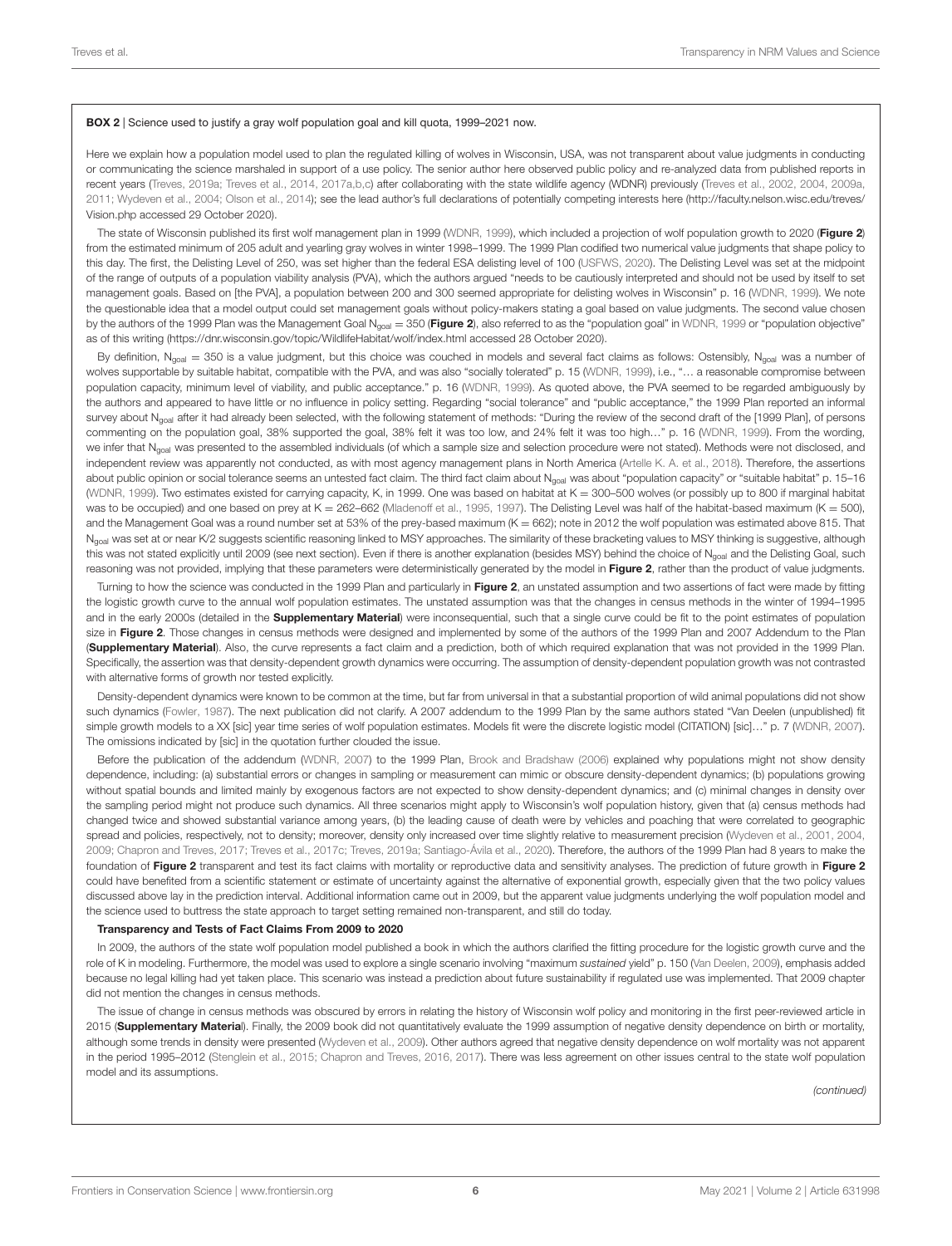#### BOX 2 | (continued)

From 2016 to 2020, several teams of independent scientists began to raise questions about population dynamics and wolf mortality patterns. They found that evidence for negative density dependence in reproduction [\(Stenglein et al., 2015\)](#page-11-28) was not transparently presented in quantitative format but instead depended on a crude line drawing [\(Chapron and Treves, 2017\)](#page-10-27). Independent scientists reported that the census method was associated with the mortality hazard among radiocollared wolves, and the legal killing policies from 2003 to 2012 were associated with hazard and incidence of mortality among radio-collared wolves [\(Santiago-Ávila,](#page-11-29) [2019;](#page-11-29) [Santiago-Ávila et al., 2020\)](#page-11-22), both of which are exogenous factors that could reduce the influence of any density dependence. Furthermore, state reporting had appeared non-transparent about mortality patterns, the effect of census method on the means and variances of wolf population estimates, and the effects of actual wolf-hunting (2012–2014) on model predictions [\(Treves et al., 2014,](#page-12-8) [2017a](#page-12-9)[,b](#page-12-5)[,c;](#page-12-10) [Treves, 2019a\)](#page-11-20).

While the public policy process in our case study in 1999–2020 began transparently (i.e., the state announced it will hunt wolves), the conduct of the science was not fully transparent beginning with the 1999 Plan. Whether the authors of the 1999 Plan, its 2007 addendum, and 2009 book chapter began with MSY thinking or began instead with the assumption of density-dependent growth is unclear, but either way, the problem of using models as justification for policies that are likely derived from value judgments (in this case, valuing maximal yield) is illustrated.

The issue is broader than a scientific or political debate because US federal legal issues (and perhaps constitutional issues) are at play. Legitimate, competing value claims were not explicitly acknowledged, e.g., of Ojibwe sovereign tribes who view wolves as companions and equal to humans and federal treaty rights governing wolf hunting [\(David, 2009;](#page-10-24) [Fergus and Hill, 2019\)](#page-10-29), nor of diverse opponents of wolf hunting. We did not examine in detail those competing value claims here, but end by pointing out that that State of Wisconsin statutes proclaim that "legal title to, and the custody and protection of, all wild animals within this state is vested in the state for the purposes of regulating the enjoyment, use, disposition, and conservation of these wild animals." (WI STAT. ANN. §29.011).



<span id="page-6-0"></span>omission left a gap in understanding how a broader value-based approach could have occurred. The available evidence suggests that the gap was apparently filled implicitly (i.e., apparently through use of MSY reasoning) and introduced assumptions and untested fact claims about wolf census and density-dependent population dynamics) without fair scrutiny of alternatives, such as the population dynamic not being density dependent, or the carrying capacity not having been estimated accurately. A more reasoned approach would have been for the natural scientists to acknowledge the considerable uncertainty about the science and return to policy-makers (and ideally, social scientists and legal experts) for clarity on the value judgments being made.

NRM can attract controversy, often related to clashing values because in practice, NRM reflects long established belief systems, with varying scientific groundings and unknown or undisclosed risks. Wolves or perhaps endangered species, in general, may be particularly susceptible to implicit value judgments and contested science [\(Nie, 2001\)](#page-11-30) but prior work has summarized how hundreds of management plans in which a claim was made of science-based harvest yet the basis in science was invisible to the public and to peer scientists seeking information from managers [\(Artelle K. A. et al., 2018\)](#page-10-9). Some of these cases might fit the descriptions of "political populations" [\(Darimont et al.,](#page-10-8) [2018\)](#page-10-8), i.e., characterized by unrealistic parameters to promote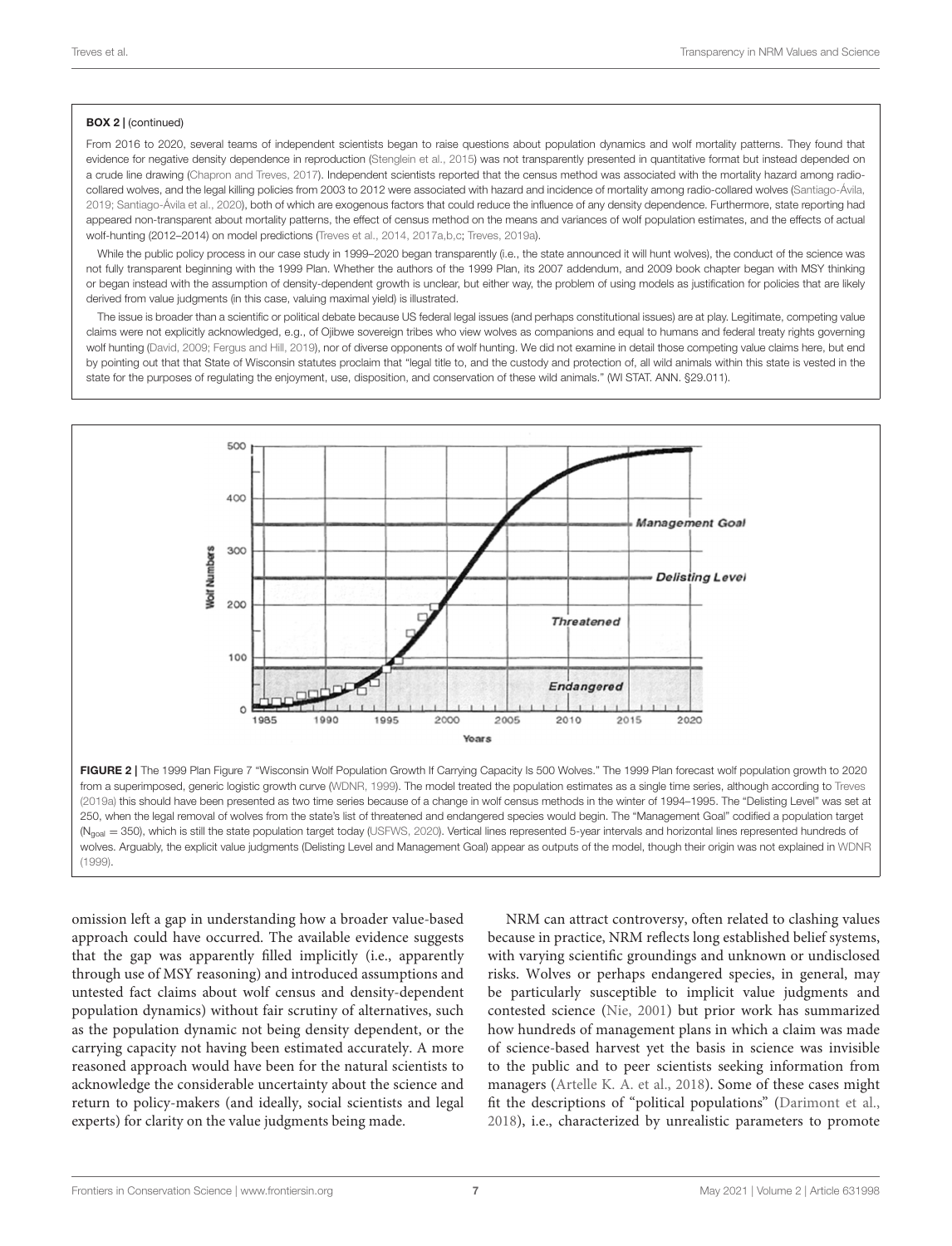a particular policy. Scientists working outside of government agencies are also implicated in non-transparency about so-called sustainable-use models. [Scott et al. \(2007\)](#page-11-31) found policy advocacy throughout most of a random selection of wildlife papers from noted scientific journals, to varied extents, and with different degrees of disclosure. A recent analysis of publications regarding trophy hunting revealed non-governmental researchers evincing breaches of transparency [\(Koot et al., 2020\)](#page-10-30), including omission of methods, failure to disclose competing interests, reinforcing weak evidence by publishing it repeatedly, and ignoring contradictory evidence but citing allied authors despite the weakness of their evidence (see also [Santiago-Avila et al., 2018a;](#page-11-32) [Treves et al., 2019\)](#page-12-21). Therefore, we hypothesize that wildlife science is experiencing its own reproducibility crisis like that of many other scientific disciplines [\(Open Science Collaboration,](#page-11-33) [2015;](#page-11-33) [Allison et al., 2016;](#page-9-3) [Baker and Brandon, 2016;](#page-10-31) Goodman et al., [2016;](#page-10-32) [Munafò et al., 2017;](#page-11-34) [Clark and Alvino, 2018\)](#page-10-33), but with potential consequences for the persistence of wild populations.

Scientists allied to agencies might face a competing interest to conceal potential problems with sustainability from public view and the scrutiny of independent scientists. The competing interest might be if agencies allocating natural resources to current users are under political pressure to allocate more than is safe. The wolf case study is one example where the 1999 estimate of carrying capacity of wolves was likely 25–50% lower than current estimates, the inference being that the MSY-associated population goal was set too low for the safety of the wolf population from unsustainable use. Non-transparent science, fact claims that are never tested, and unwarranted assumptions all characterized that case. Should these processes be widespread, we see a possible explanation for why natural resource management has a record of poor performance globally.

# RECOMMENDATIONS FOR NATURAL RESOURCE MANAGEMENT MODELS AND SUSTAINABLE USE POLICIES

To guard against the misappropriation of scientific methods and inferences, and to promote a clearer understanding of the rationale for the management decisions made by public officials, we argue for enhancing the level and scope of scientific integrity practiced in NRM science and fortifying it with rigorous independent review of extraction policies (**[Figure 3](#page-8-0)**).

Recommendation 1 is aimed at the dialogue between science and policy. We encourage a clear demarcation between scientists' value judgments and scientific observations or inferences when providing scientific communications. For example, one might state "We ought to do x or y because we believe those actions are right..." (values) and separately, "we predict the outcomes will benefit actor a and harm actor b" (fact-claims). Those two paired statements make obvious the need for science in service to public policy without cloaking value judgments in fact claims. In turn, the scientists serving the public should state assertions along the lines of, "The net costs and benefits of x and y to actors a and b are. . . , and the side-effects, long-term consequences, and unnamed actions and actors might be...." The latter statement

does not conceal the value judgments themselves, which science cannot evaluate with observations or inferences about how the system works, nor does it ignore unspecified actions, actors, or effects. If those were ignored, the scientists would have unjustly limited their inquiry because science can and should make the public more aware of unanticipated effects and "winners and losers" without interposing the scientists' preferences unduly. Thus, science can inform values and lead to management shifts if the previously unappreciated actors, effects, or actions are perceived as better or worse than the preconceived ones in policy statements.

Recommendation 2 is also aimed at the dialogue between scientists and NRM decision makers. Scientists should be alert to hidden value judgments at each step [\(Doremus, 2004\)](#page-10-18). For one, we advise scientists not to begin with "maximum sustainable yield" as their own de facto starting point or end goal because it camouflages a value judgment within scientific estimates and predictions yet to be validated. A corollary is to present transparently more than one scenario to the public and to policy-makers. The additional scenarios should reflect sensitivity analyses (What if K is much higher or lower? What if natality or mortality are linearly related to density or unrelated?) and risk assessments (How certain are we about our pronouncements? What if conditions change?). Indeed, we recommend higher standards of evidence in modeling sustainability before authorizing extraction. However, we suspect the politics behind the use of wild populations will not abide such delays. Instead, we advise that extraction models be adapted rapidly when changes to allowable uses are proposed. We acknowledge that agreement might be needed from the scientific community on standards of evidence for natural resource extraction under various circumstances [\(Oro, 2013\)](#page-11-1), as in other fields [\(van Eeden et al., 2018;](#page-12-22) [Treves et al., 2019\)](#page-12-21). That agreement should address how scientists should respond with precaution when risk or uncertainty is too great to recommend even moderate extraction [\(Doremus, 2004\)](#page-10-18). Likewise, we suggest that the dependence of MSY on biological estimates (e.g., of carrying capacity, growth rates, and density dependence) be made explicit in scientific communications, so that changes in biological parameters or parameters of human use result in changes in MSY estimates, rather than fixing population goals and quotas for longer periods. Finally, we encourage policy makers to engage with social scientists and legal scholars, who can appropriately characterize the diversity of values among the public and policy makers [\(Manfredo et al., 2019;](#page-11-35) [Darimont et al.,](#page-10-34) [2021\)](#page-10-34), so that influence of values can be explicitly acknowledged [\(Doremus, 2004\)](#page-10-18).

This recommendation may require retooling of governmental procedures to support its strictures. Many regulatory processes, under which decisions regarding natural resource extractions are made, are not well suited to the analysis of mutually exclusive goals or alternative scenarios. We point to laws, such as the US National Environmental Policy Act (which entails analyses regarding alternative actions, including a "no action" option) as potential models. While a preferred alternative may still be advanced, analysis of a range of options more transparently reveals the consequences of our choices on both the natural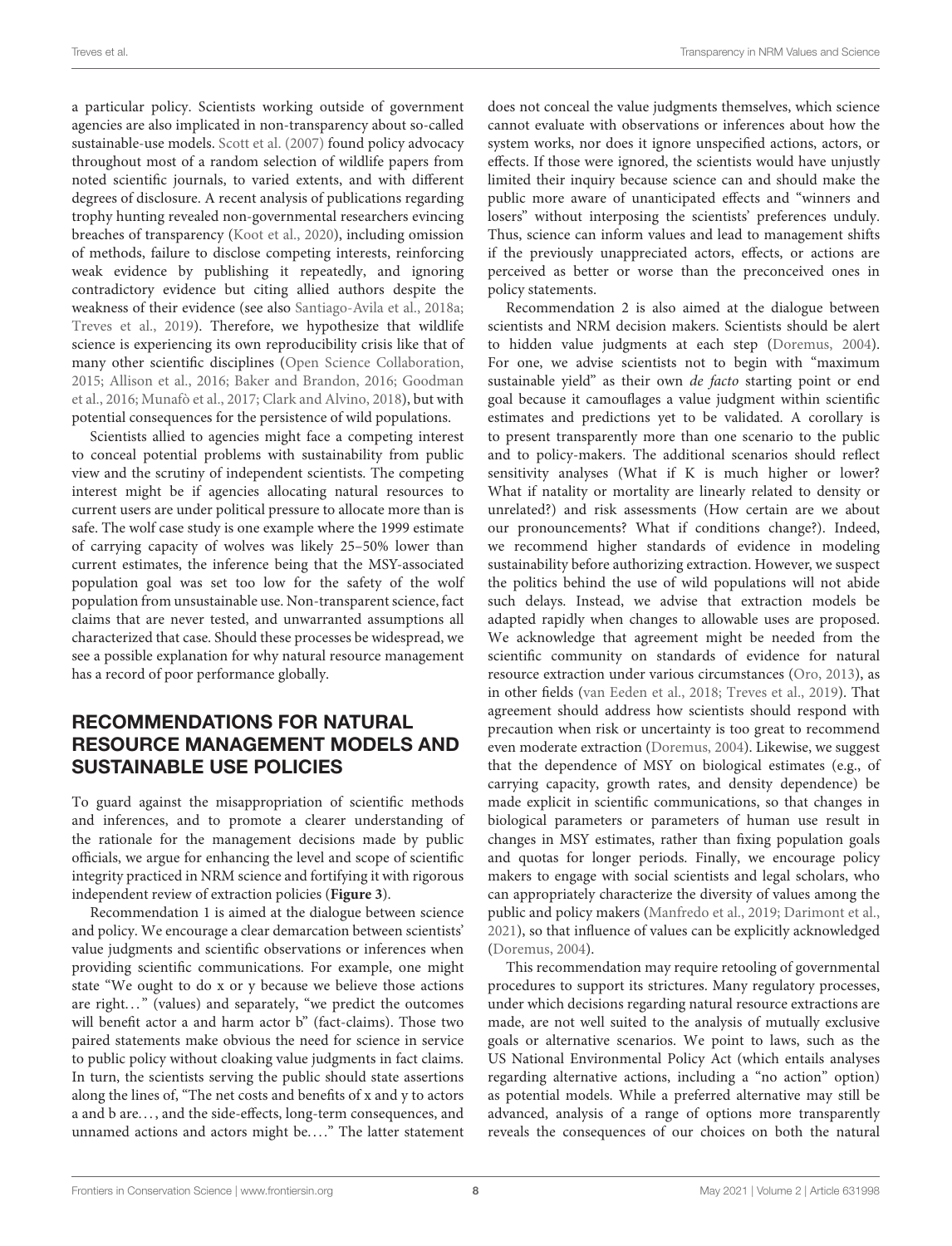

<span id="page-8-0"></span>resources themselves and the involved interests (both human and non-human). Alternatives can be better framed in terms of the value judgments that underlie them, and thereby help the public and decision makers to discern among competing policy goals.

Avoiding risk, especially for vulnerable parties, is often an ethical standard for well-reasoned action, regardless of the uncertainty or magnitude of the risk measured by scientists. Risk and uncertainty can be characterized or quantified and should be disclosed, which can be the foundation of a more informed decision and can help efforts to be adaptive in the future [\(Doremus, 2004;](#page-10-18) [Regan et al., 2005;](#page-11-36) [Artelle et al.,](#page-9-4) [2013;](#page-9-4) [Chapron and Treves, 2016;](#page-10-28) [Milner-Gulland and Shea,](#page-11-37) [2017\)](#page-11-37). Such clarity might also motivate efforts to increase the quality of ecosystems so that carrying capacity would be increased for populations facing human use, which might favor preservation for the future. The latter is a value judgment consistent with public trust thinking described below and also consistent with some indigenous systems of values and associated management practice.

Our third recommendation is that the vital role of independent review deserves amplification [\(Allison et al., 2016\)](#page-9-3). Independent reviewers can help scientists see the alternatives and make them more than straw-person hypotheses. Also, diversity within the groups of scientists working on a problem may enhance the transparency of assumptions held by a smaller number of scientists who have been trained similarly, influenced each other over long periods, or face similar incentives for particular methods or ways of interpreting observations. Indeed, the values held by scientists within US wildlife management agencies often do not reflect that of the broader public (Manfredo et al., [2019\)](#page-11-35). The legal doctrine of the public trust could provide an important guide to NRM policy-makers and managers when their personal values do not match the majority of the broad public [\(Treves et al., 2017b\)](#page-12-5). It forms the basis for guidance to the judicial, legislative, and executive branches of democratic governments that declares that components of the environment are held in trust for the broadest public, including current and future generations. That legal doctrine has been interpreted by many to imply a thorough and stringent transparency by the trustees (e.g., agencies and individual staff) as a legal duty to account explicitly and in a sophisticated manner for uses and preservation of the trust components, particularly when allocating public assets to private users, as is usually the case with NRM [\(Sax, 1970,](#page-11-38) [1971,](#page-11-39) [1980–1981;](#page-11-40) [Wood, 2009,](#page-12-23) [2013;](#page-12-24) [Blumm and Wood, 2017;](#page-10-35) [Treves et al.,](#page-12-5) [2017b,](#page-12-5) [2018a\)](#page-11-19). This legal tradition stands in stark contrast to interpretations that professional societies and agencies should take sides with extractive user groups, often in opposition to private property and animal rights interests, e.g., synopsis in [Batcheller et al. \(2010\)](#page-10-36). Trustees are called to avoid practices that promote picking their preferred scientists to cite or cherry picking their preferred scientific findings and to reject the notion that governments can vaguely aspire to natural resource sustainability without enforcing measurable goals or enforcing against illegal uses [\(Nie et al., 2020\)](#page-11-41). Precautionary decision making, intergenerational equity, and public trust thinking of the sort we recommend above are not new. Sharing a concern for future generations' needs and non-anthropocentric concerns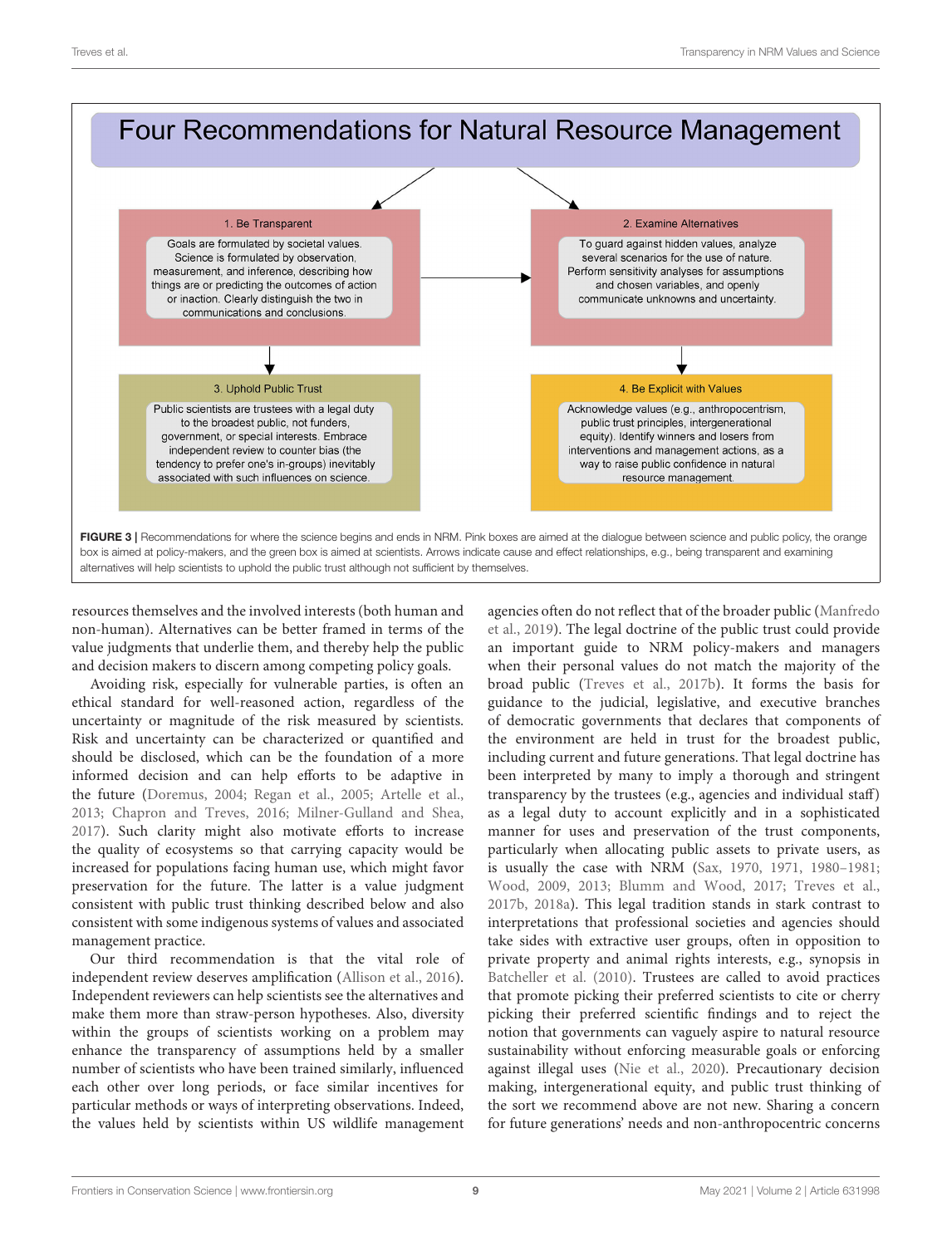for other beings, contemporary indigenous governance systems are notable in our context of transparently disclosing the role of values in their governance [\(Artelle K. et al., 2018\)](#page-9-0). For example, many such NRM governance documents begin by stating underlying and guiding principles (e.g., Te Runanga o Kaikoura, [2007;](#page-11-42) [Marine Planning Partnership Initiative, 2015;](#page-11-43) [Fergus and Hill, 2019\)](#page-10-29), often with a cultural context that brings meaning to the analysis as a whole.

Interest group relationships to scientists can potentially lead to corruption if interest groups can capture agencies, and agencies, in turn, control funding that can capture scientists. Alliances or rivalries between agencies and scientists are, by definition, competing interests that commonly bias science and often lead to irreproducible results [\(Munafò et al., 2017\)](#page-11-34). NRM is not revenueneutral so the policy neutrality of scientists who may stand to benefit from extraction is paramount—particularly regarding the analysis of winners and losers. In North America, wildlife agencies are commonly and unduly responsive to a minority of extractive interest groups [\(Gill, 1996;](#page-10-37) [Batcheller et al., 2010;](#page-10-36) [Clark and Milloy, 2014;](#page-10-38) [Treves et al., 2017b;](#page-12-5) [Serfass et al.,](#page-11-44) [2018\)](#page-11-44), so the scientists who support agency plans frequently encounter competing interests and become suspect by the public and peers of biased results [\(Doremus, 2004,](#page-10-18) [Rohlf, 2019\)](#page-11-14). Stringent attention to principles of scientific integrity (National Academies of Science, Engineering and Medicine, [2017\)](#page-11-7) and following long-standing and novel safeguards for reproducibility [\(Allison et al., 2016;](#page-9-3) [Munafò et al., 2017\)](#page-11-34) would go a long way to avoiding a full-blown reproducibility crisis and losing public confidence in the field of sustainable use altogether. Accordingly, we recommend that natural resource managers seek authentic independence in their reviewers, which implies data sharing, replication of findings, tests of cherished assumptions, and avoiding affiliative or antagonistic relationships with any scientists. Separating funding for science from the policy-making arms of the government would also help if independence between the two arms were enforced.

The above relates to unstated and broader value judgments about human claims to nature. Therefore, our final recommendation relates to transparent claims and assessments of winners and losers. The terms and techniques of sustainable use and MSY expose an underlying anthropocentric paradigm. Treating living organisms as objects that can be "owned," subject to "harvest," or the amount such extraction "yields" enfolds value judgments about the priority of humans over non-humans. These terms are not scientific terms but rather euphemisms [\(Johns and DellaSala, 2017\)](#page-10-15) and privilege the worldviews of some people over those of others, e.g., settler

### **REFERENCES**

- <span id="page-9-3"></span>Allison, D. B., Brown, A. W., George, B. J., and Kaiser, K. A. (2016). [Reproducibility: a tragedy of errors.](https://doi.org/10.1038/530027a) Nature 530, 27–29. doi: 10.1038/ 530027a
- <span id="page-9-1"></span>Andrews, K., Comstock, G. L., Donaldson, S., Fenton, A., John, T. M., Johnson, L. S. M., et al. (2019). Chimpanzee Rights: The Philosopher's Brief. New York, NY: Routledge.

societies over Indigenous peoples [\(Eichler and Baumeister,](#page-10-25) [2018\)](#page-10-25). Indeed, much of sustainable wildlife management is simply wildlife demography and ecology, but in the service of anthropocentric interests. We are not asking that management documents expound detailed philosophical discourses on values. Rather, they should simply and coherently state their basic assumptions and the views on which their decisions are based. For example, "we hold non-anthropocentric worldviews that all of nature is held in trust for the futurity of all life on Earth" (an approximation of many of the present authors' worldviews). If the value judgments are stated clearly and allow the general, non-scientific public to discern what is evidence and what is value based, the discussion has improved in our view and that of others who have taken deep looks at NRM and endangered species policy [\(Doremus, 2004;](#page-10-18) [Carroll et al., 2017;](#page-10-39) [Nie et al.,](#page-11-41) [2020\)](#page-11-41).

In conclusion, we believe that scientific integrity is a fundamental professional ethic and, in many cases, a legal obligation of scientists. Public scientists or government trustees who compromise scientific integrity open themselves to capture by narrow interest groups vying over permit fees or private uses of nature [\(Finley, 2011;](#page-10-40) [Kolowich, 2016;](#page-10-41) [Treves et al., 2017b\)](#page-12-5). Our cautions are particularly focused on public scientists individual scientists supported by public monies, whether by past training, salaries, or current project grants. We encourage strict adherence to transparency which demands introspection by scientists first and then clear, honest communication to all others.

### AUTHOR CONTRIBUTIONS

AT wrote the first draft. All authors contributed equally to the conception of the study and contributed revisions.

### FUNDING

AT and MK received support from the Brooks Institute for Animal Rights Law & Policy. CD, KA, and PP were generally supported in part by the Raincoast Conservation Foundation, with KA primarily supported by the Vanier and Mitacs Fellowships.

### SUPPLEMENTARY MATERIAL

<span id="page-9-2"></span>The Supplementary Material for this article can be found [online at: https://www.frontiersin.org/articles/10.3389/fcosc.](https://www.frontiersin.org/articles/10.3389/fcosc.2021.631998/full#supplementary-material) 2021.631998/full#supplementary-material

- <span id="page-9-0"></span>Artelle, K., Stephenson, J., Bragg, C., Housty, J., Housty, W., Kawharu, M., et al. (2018). Values-led management: the guidance of place-based values in environmental relationships of the past, present, and future. Ecol. Soc. 23:35. doi: [10.5751/ES-10357-230335](https://doi.org/10.5751/ES-10357-230335)
- <span id="page-9-4"></span>Artelle, K. A., Anderson, S. C., Cooper, A. B., Paquet, P. C., Reynolds, J. D., and Darimont, C. T. (2013). Confronting uncertainty in wildlife management: performance of grizzly bear management. PLos ONE 8:e78041. doi: [10.1371/journal.pone.0078041](https://doi.org/10.1371/journal.pone.0078041)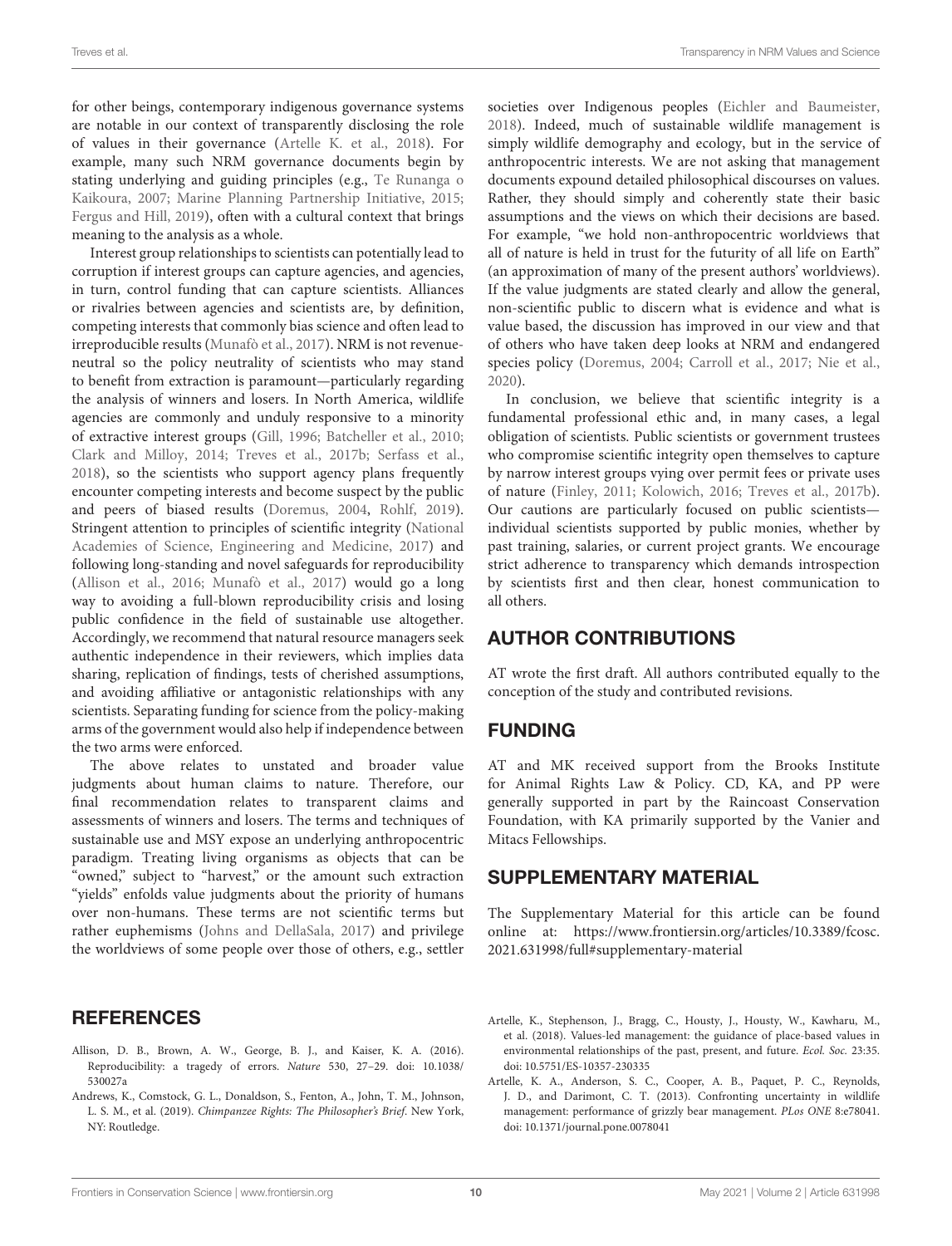- <span id="page-10-6"></span>Artelle, K. A., Reynolds, J. C., Paquet, P. C., and Darimont, C. T. (2014). When science-based management isn't. Science 343:1311. doi: [10.1126/science.343.6177.1311-a](https://doi.org/10.1126/science.343.6177.1311-a)
- <span id="page-10-9"></span>Artelle, K. A., Reynolds, J. D., Treves, A., Walsh, J. C., Paquet, P. C., and Darimont, C. T. (2018). Hallmarks of science missing from North American wildlife management. Sci. Adv. [4:eaao0167. doi: 10.1126/sciadv.a](https://doi.org/10.1126/sciadv.aao0167) ao0167
- <span id="page-10-31"></span>Baker, M., and Brandon, K. (2016). 1,500 scientists lift the lid on reproducibility. Nature 533, 452–454. doi: [10.1038/533452a](https://doi.org/10.1038/533452a)
- <span id="page-10-36"></span>Batcheller, G. R., Bambery, M. C., Bies, L., Decker, T., Dyke, S., Guynn, D., et al. (2010). The Public Trust Doctrine: Implications for Wildlife Management and Conservation in the United States and Canada. Bethesda, MD: The Wildlife Society, the Association of Fish and Wildlife Agencies (AFWA), the Western Association of Fish and Wildlife Agencies (WAFWA), and the Wildlife Management Institute (WMI).
- <span id="page-10-35"></span>Blumm, M. C., and Wood, M. C. (2017). "No Ordinary Lawsuit": climate change, due process, and the public trust doctrine. Am. Univ. Law Rev. 67, 1–83. Available online at: [https://papers.ssrn.com/sol3/papers.cfm?](https://papers.ssrn.com/sol3/papers.cfm?abstract_id=2954661) [abstract\\_id=2954661](https://papers.ssrn.com/sol3/papers.cfm?abstract_id=2954661)
- <span id="page-10-22"></span>Brook, B., and Bradshaw, C. (2006). Strength of evidence for density dependence in abundance time series of 1198 species. Ecology 87, 1445–1451. doi: [10.1890/0012-9658\(2006\)87\[1445:SOEFDD\]2.0.CO;2](https://doi.org/10.1890/0012-9658(2006)87[1445:SOEFDD]2.0.CO;2)
- <span id="page-10-39"></span>Carroll, C., Hartl, B., Goldman, G. T., Rohlf, D. J., Treves, A., Kerr, J. T., et al. (2017). Defending scientific integrity in conservation policy processes: lessons from Canada, Australia, and the United States. Conserv. Biol. 31, 967–975. doi: [10.1111/cobi.12958](https://doi.org/10.1111/cobi.12958)
- <span id="page-10-17"></span>Carroll, C., Rohlf, D. J., Noon, B. R., and Reed, J. M. (2012). Scientific integrity in recovery planning and risk assessment: comment on Wilhere. Conserv. Biol. 26, 743–745. doi: [10.1111/j.1523-1739.2012.01875.x](https://doi.org/10.1111/j.1523-1739.2012.01875.x)
- <span id="page-10-3"></span>Ceballos, G., and Ehrlich, P. R. (2018). The misunderstood sixth mass extinction. Science 60, 1080–1081. doi: [10.1126/science.aau0191](https://doi.org/10.1126/science.aau0191)
- <span id="page-10-0"></span>Ceballos, G., Ehrlich, P. R., Barnosky, A. D., García, A., Pringle, R. M., and Palmer, T. M. (2015). Accelerated modern human–induced species losses: entering the sixth mass extinction. Sci. Adv. 1:e1400253. doi: [10.1126/sciadv.1400253](https://doi.org/10.1126/sciadv.1400253)
- <span id="page-10-1"></span>Ceballos, G., Ehrlich, P. R., and Raven, P. H. (2020). Vertebrates on the brink as indicators of biological annihilation and the sixth mass extinction. Proc. Natl. Acad. Sci. U.S.A. 117, 13596–13602. doi: [10.1073/pnas.1922686117](https://doi.org/10.1073/pnas.1922686117)
- <span id="page-10-28"></span>Chapron, G., and Treves, A. (2016). Blood does not buy goodwill: allowing culling increases poaching of a large carnivore. Proc. R. Soc. B 283:20152939. doi: [10.1098/rspb.2015.2939](https://doi.org/10.1098/rspb.2015.2939)
- <span id="page-10-27"></span>Chapron, G., and Treves, A. (2017). Reply to comments by Olson et al. 2017 and Stien 2017. Proc. R. Soc. B 284:20171743. doi: [10.1098/rspb.2017.1743](https://doi.org/10.1098/rspb.2017.1743)
- <span id="page-10-33"></span>Clark, A., and Alvino, G. (2018). "Building research evidence towards reproducibility of animal research," in PLoS ONE blog. Available online at: <https://everyone.plos.org/2018/08/06/arrive-rct/>
- <span id="page-10-38"></span>Clark, S. G., and Milloy, C. (2014). "The North American model of wildlife conservation: an analysis of challenges and adaptive options," in Large Carnivore Conservation: Integrating Science and Policy in the North American West, eds S. G. Clark and M. B. Rutherford (Chicago, IL: The University of Chicago Press), 289–324. doi: [10.7208/chicago/9780226107547.003.0009](https://doi.org/10.7208/chicago/9780226107547.003.0009)
- <span id="page-10-19"></span>COPE, C.o.P.E. (2019). "COPE guidelines: retraction guidelines," in Promoting Integrity in Scholarly Research and its Publication. Available online at: [https://](https://publicationethics.org/retraction-guidelines) [publicationethics.org/retraction-guidelines.](https://publicationethics.org/retraction-guidelines) doi: [10.24318/cope.2019.1.4](https://doi.org/10.24318/cope.2019.1.4)
- <span id="page-10-7"></span>Darimont, C. T., Artelle, K. A., Moola, F., and Paquet, P. (2017). Trophy hunting: science on its own can't dictate policy. Nature 551:565. doi: [10.1038/d41586-017-07553-6](https://doi.org/10.1038/d41586-017-07553-6)
- <span id="page-10-2"></span>Darimont, C. T., Fox, C. H., Bryan, H. M., and Reimchen, T. E. (2015). The unique ecology of human predators. Science 349, 858–860. doi: [10.1126/science.aac4249](https://doi.org/10.1126/science.aac4249)
- <span id="page-10-34"></span>Darimont, C. T., Hall, H., Mihalik, I., Artelle, K. A., Eckert, L., and Paquet, P. (2021). Large carnivore hunting and the social license to hunt. Conserv. Biol. (in press). doi: [10.1111/cobi.13657](https://doi.org/10.1111/cobi.13657)
- <span id="page-10-8"></span>Darimont, C. T., Paquet, P. C., Treves, A., Artelle, K. A., and Chapron, G. (2018). Political populations of large carnivores. Conserv. Biol. 32, 747–749. doi: [10.1111/cobi.13065](https://doi.org/10.1111/cobi.13065)
- <span id="page-10-24"></span>David, P. (2009). "Ma'iingan and the Ojibwe," in Recovery of Gray Wolves in the Great Lakes Region of the United States: An Endangered Species Success

Story, eds A. P. Wydeven, T. R. Van Deelen, and E. J. Heske (New York, NY: Springer), 267–278.

- <span id="page-10-18"></span>Doremus, H. (2004). The purposes, effects & future of the ESA's BAS mandate. Environ. Law 34, 397–450. Available online at: [https://escholarship.org/uc/](https://escholarship.org/uc/item/3md016kg) [item/3md016kg](https://escholarship.org/uc/item/3md016kg)
- <span id="page-10-25"></span>Eichler, L., and Baumeister, D. (2018). Hunting for justice: an indigenous critique of the North American model of wildlife conservation. Environ. Soc. 9, 75–90. doi: [10.3167/ares.2018.090106](https://doi.org/10.3167/ares.2018.090106)
- <span id="page-10-4"></span>FAO (2020). State of World Fisheries and Aquaculture. Rome: Food and Agricultural Organization of the United Nations. Available online at: [http://](http://www.fao.org/publications/sofia/2020/en/) [www.fao.org/publications/sofia/2020/en/](http://www.fao.org/publications/sofia/2020/en/) (accessed Decemebr 28, 2020).
- <span id="page-10-29"></span>Fergus, A., and Hill, L. (2019). Mashkiiziibii Wildlife Program. Mashkiiziibii Ma'iingan (Gray Wolf) Relationship Plan (Edition 2)., Odanah, WI: Bad River Band of Lake Superior Tribe of Chippewa Indians, Mashkiiziibii Natural Resources Department. Available online at: [http://www.badriver-nsn.gov/wp](http://www.badriver-nsn.gov/wp-content/uploads/2020/01/NRD_MaiinganPlan_2019.pdf)[content/uploads/2020/01/NRD\\_MaiinganPlan\\_2019.pdf](http://www.badriver-nsn.gov/wp-content/uploads/2020/01/NRD_MaiinganPlan_2019.pdf) (accessed December 28, 2020).
- <span id="page-10-40"></span>Finley, C. (2011). All the Fish in the Sea: Maximum Sustainable Yield and the Failure of Fisheries Management. Chicago, IL: University of Chicago Press.
- <span id="page-10-26"></span>Fowler, C. W. (1987). "A review of density dependence in populations of large mammals," in Current Mammalogy, ed H. H. Genoways (Boston, MA: Springer), 401–441. doi: [10.1007/978-1-4757-9909-5\\_10](https://doi.org/10.1007/978-1-4757-9909-5_10)
- <span id="page-10-23"></span>Fryxell, J. M., Packer, C., McCann, K., Solberg, E. J., and Saether, B.-E. (2010). Resource management cycles and the sustainability of harvested wildlife populations. Science 329, 903–906. doi: [10.1126/science.1185802](https://doi.org/10.1126/science.1185802)
- <span id="page-10-21"></span>Garrard, G., Fidler, F., Wintle, B., Chee, Y., and Bekessy, S. (2016). Beyond advocacy: making space for conservation scientists in public debate. Conserv. Lett. 9, 208–212. doi: [10.1111/conl.12193](https://doi.org/10.1111/conl.12193)
- <span id="page-10-37"></span>Gill, R. B. (1996). The wildlife professional subculture: the case of the crazy aunt. Hum. Dimens. Wildl. [1, 60–69. doi: 10.1080/10871209609](https://doi.org/10.1080/10871209609359052) 359052
- <span id="page-10-32"></span>Goodman, S., Fanelli, D., and Ioannidis, J. (2016). What does research reproducibility mean? Sci. Transl. Med. 8:341ps312. doi: [10.1126/scitranslmed.aaf5027](https://doi.org/10.1126/scitranslmed.aaf5027)
- <span id="page-10-14"></span>Houck, O. A. (2001). Damage control: a field guide to important euphemisms in environmental law. Tulane Environ. Law J. 15, 129–132. Available online at: <https://journals.tulane.edu/elj/arWcle/view/2064>
- <span id="page-10-10"></span>Jacquet, J., and Delon, N. (2018). The values behind calculating the value of trophy hunting. Conserv. Biol. 30, 910–911. doi: [10.1111/cobi.12749](https://doi.org/10.1111/cobi.12749)
- <span id="page-10-15"></span>Johns, D., and DellaSala, D. A. (2017). Caring, killing, euphemism and George Orwell: how language choice undercuts our mission. Biol. Conserv. 211, 174–176. doi: [10.1016/j.biocon.2017.03.030](https://doi.org/10.1016/j.biocon.2017.03.030)
- <span id="page-10-16"></span>Kirkwood, G. (1981). Allowing for risks in setting catch limits based on MSY. Math. Biosci. 53, 19–129. doi: [10.1016/0025-5564\(81\)90042-0](https://doi.org/10.1016/0025-5564(81)90042-0)
- <span id="page-10-41"></span>Kolowich, S. (2016). The Water Next Time: Professor Who Helped Expose Crisis in Flint Says Public Science Is Broken. Chronicle of Higher Education. Available online at: [http://chronicle.com/article/The-Water-Next-](http://chronicle.com/article/The-Water-Next-Time-Professor/235136)[Time-Professor/235136](http://chronicle.com/article/The-Water-Next-Time-Professor/235136)
- <span id="page-10-30"></span>Koot, S., Hebinck, P., and Sullivan, S. (2020). Science for success—a conflict of interest? Researcher position and reflexivity in socioecological research for CBNRM in Namibia. Soc. Nat. Resour. 1–18. doi: [10.1080/08941920.2020.1762953](https://doi.org/10.1080/08941920.2020.1762953)
- <span id="page-10-20"></span>Lackey, R. (2007). Science, scientists, and policy advocacy. Conserv. Biol. 21, 12–17. doi: [10.1111/j.1523-1739.2006.00639.x](https://doi.org/10.1111/j.1523-1739.2006.00639.x)
- <span id="page-10-5"></span>Larkin, P. A. (1977). An epitaph for the concept of maximum sustained yield. Trans. Am. Fish. Soc. 106, 1–11. doi: [10.1577/1548-8659\(1977\)106](https://doi.org/10.1577/1548-8659(1977)106<1:AEFTCO>2.0.CO;2)<1:AEFTCO>2.0.CO;2
- <span id="page-10-13"></span>Levi, T., Darimont, C. T., MacDuffee, M., Mangel, M., Paquet, P. C., and Wilmers, C. C. (2012). Using grizzly bears to assess harvest-ecosystem tradeoffs in Salmon fisheries. PLoS Biol. [10:e1001303. doi: 10.1371/journal.pbio.](https://doi.org/10.1371/journal.pbio.1001303) 1001303
- <span id="page-10-11"></span>Lynn, W. S. (2006). "Between science and ethics: what science and the scientific method can and cannot contribute to conservation and sustainability," in Gaining Ground: In Pursuit of Ecological Sustainability, ed D. Lavigne (Limerick: University of Limerick), 191–205.
- <span id="page-10-12"></span>Lynn, W. S. (2010). Discourse and wolves: science, society and ethics. Soc. Anim. 18, 75–92. doi: [10.1163/106311110X12586086158529](https://doi.org/10.1163/106311110X12586086158529)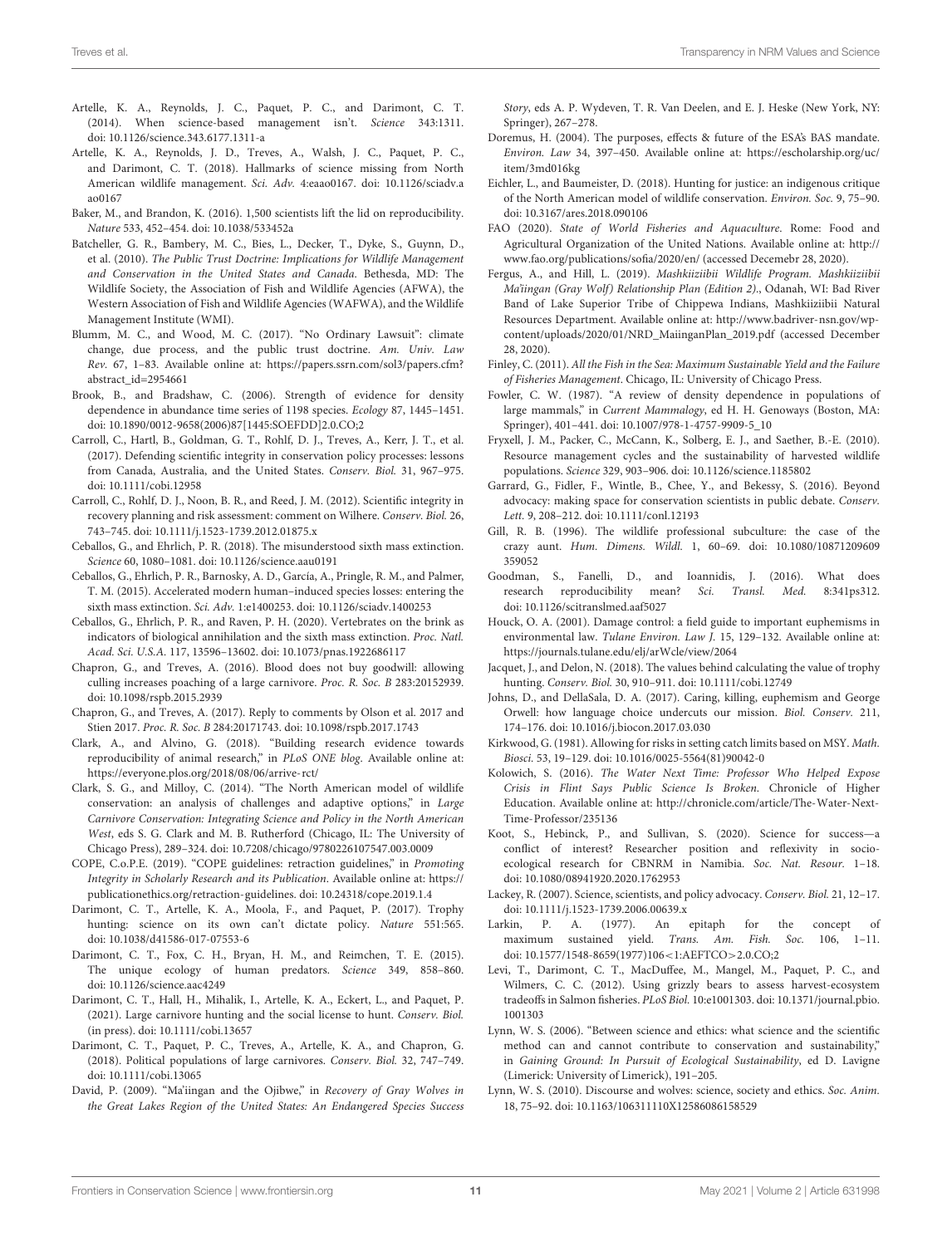- <span id="page-11-15"></span>Lynn, W. S. (2018). Bringing ethics to wild lives: shaping public policy for barred and northern spotted owls. Soc. Anim. 26, 217–238. doi: [10.1163/15685306-12341505](https://doi.org/10.1163/15685306-12341505)
- <span id="page-11-2"></span>Manfredo, M. J., and Dayer, A. A. (2004). Concepts for exploring the social aspects of human–wildlife conflict in a global context. Hum. Dimens. Wildl. 9, 317–328. doi: [10.1080/10871200490505765](https://doi.org/10.1080/10871200490505765)
- <span id="page-11-35"></span>Manfredo, M. J., Salerno, J., Sullivan, L., and Berger, J. (2019). For US wildlife management, social science needed now more than ever. BioScience 69, 960–961. doi: [10.1093/biosci/biz122](https://doi.org/10.1093/biosci/biz122)
- <span id="page-11-43"></span>Marine Planning Partnership Initiative (2015). Haida Gwaii Marine Plan. Available online at: [https://mappocean.org/haida-gwaii/haida-gwaii-marine](https://mappocean.org/haida-gwaii/haida-gwaii-marine-plan/)[plan/](https://mappocean.org/haida-gwaii/haida-gwaii-marine-plan/) (accessed December 28, 2020).
- <span id="page-11-9"></span>Mark, J. (2014). Eco euphemisms confuse our understanding of environmental destruction. Earth Island J. Available online at: [https://www.earthisland.](https://www.earthisland.org/journal/index.php/articles/entry/eco_euphemisms_confuse_our_understanding_of_environmental_destruction/) [org/journal/index.php/articles/entry/eco\\_euphemisms\\_confuse\\_our\\_](https://www.earthisland.org/journal/index.php/articles/entry/eco_euphemisms_confuse_our_understanding_of_environmental_destruction/) [understanding\\_of\\_environmental\\_destruction/](https://www.earthisland.org/journal/index.php/articles/entry/eco_euphemisms_confuse_our_understanding_of_environmental_destruction/)
- <span id="page-11-8"></span>Mejlgaard, N., Bouter, L. M., Gaskell, G., Kavouras, P., Allum, N., Bendtsen, A., et al. (2020). Research integrity: nine ways to move from talk to walk. Nature 586, 358–360. doi: [10.1038/d41586-020-02847-8](https://doi.org/10.1038/d41586-020-02847-8)
- <span id="page-11-4"></span>Menon, V., and Lavigne, D. M. (2006). "Attitudes, values and objectives: the real basis of wildlife conservation," in Gaining Ground, In Pursuit of Ecological Sustainability ed D. M. Lavigne (Limerick: University of Limerick), 173–190.
- <span id="page-11-37"></span>Milner-Gulland, E. J., and Shea, K. (2017). Embracing uncertainty in applied ecology. J. Appl. Ecol. 54, 2063–2068. doi: [10.1111/1365-2664.12887](https://doi.org/10.1111/1365-2664.12887)
- <span id="page-11-27"></span>Mladenoff, D. J., Haight, R. G., Sickley, T. A., and Wydeven, A. P. (1997). Causes and implications of species restoration in altered ecosystems. Bioscience 47, 21–31. doi: [10.2307/1313003](https://doi.org/10.2307/1313003)
- <span id="page-11-26"></span>Mladenoff, D. J., Sickley, T. A., Haight, R. G., and Wydeven, A. P. (1995). A regional landscape analysis and prediction of favorable gray wolf habitat in the northern Great Lakes region. Conserv. Biol. 9, 279–294. doi: [10.1046/j.1523-1739.1995.9020279.x](https://doi.org/10.1046/j.1523-1739.1995.9020279.x)
- <span id="page-11-34"></span>Munafò, M. R., Nosek, B. A., Bishop, D. V. M., Button, K. S., Chambers, C. D., Percie du Sert, N., et al. (2017). A manifesto for reproducible science. Nat. Hum. Behav. 1:21. doi: [10.1038/s41562-016-0021](https://doi.org/10.1038/s41562-016-0021)
- <span id="page-11-7"></span>National Academies of Science, Engineering and Medicine (2017). Fostering Integrity in Research. Washington, DC: The National Academies Press.
- <span id="page-11-5"></span>Nelson, M. P., and Vucetich, J. A. (2009). On advocacy by environmental scientists: what, whether, why, and how. Conserv. Biol. 23, 1090–1101. doi: [10.1111/j.1523-1739.2009.01250.x](https://doi.org/10.1111/j.1523-1739.2009.01250.x)
- <span id="page-11-6"></span>Nelson, M. P., Vucetich, J. A., Paquet, P. C., and Bump, J. K. (2011). An inadequate construct? Wildl. Profess. 5, 58-60. Available online at: [https://isleroyalewolf.org/sites/default/files/Nelson%20et%20al%202011-An](https://isleroyalewolf.org/sites/default/files/Nelson%20et%20al%202011-An%20Inadequate%20Construct.pdf) [%20Inadequate%20Construct.pdf](https://isleroyalewolf.org/sites/default/files/Nelson%20et%20al%202011-An%20Inadequate%20Construct.pdf)
- <span id="page-11-30"></span>Nie, M. (2001). The sociopolitical dimensions of wolf management and restoration in the United States. Hum. Ecol. Rev. 8, 1–11.
- <span id="page-11-41"></span>Nie, M., Landers, N., and Bryan, M. (2020). The public trust in wildlife: closing the implementation gap in 13 western states. Environ. Law Rep. 50, 10909–10919. doi: [10.2139/ssrn.3679325](https://doi.org/10.2139/ssrn.3679325)
- <span id="page-11-10"></span>OED (2020). Oxford English Dictionary. Available online at: [http://www.oed.com.](http://www.oed.com.ezproxy.library.wisc.edu/) [ezproxy.library.wisc.edu/](http://www.oed.com.ezproxy.library.wisc.edu/) (accessed May 30, 2020).

<span id="page-11-11"></span>OED (2021). Oxford English Dic1onary. Available online at:<https://www.oed.com/>

- <span id="page-11-25"></span>Olson, E. R., Treves, A., Wydeven, A. P., and Ventura, S. (2014). Landscape predictors of wolf attacks on bear-hunting dogs in Wisconsin, USA. Wildl. Res. 41, 584–597. doi: [10.1071/WR14043](https://doi.org/10.1071/WR14043)
- <span id="page-11-33"></span>Open Science Collaboration (2015). Reproducibility Project: Psychology. OSF. Available online at: [https://osf.io/ezcuj/.](https://osf.io/ezcuj/) doi: [10.17605/OSF.IO/EZCUJ](https://doi.org/10.17605/OSF.IO/EZCUJ)
- <span id="page-11-1"></span>Oro, D. (2013). Grand challenges in population dynamics. Front. Ecol. Evol. 1: 2. doi: [10.3389/fevo.2013.00002](https://doi.org/10.3389/fevo.2013.00002)
- <span id="page-11-12"></span>Patrick, W., and Cope, J. (2014). Examining the 10-year rebuilding dilemma for U. S. fish stocks. PLoS ONE [9:e112232. doi: 10.1371/journal.pone.01](https://doi.org/10.1371/journal.pone.0112232) 12232
- <span id="page-11-13"></span>Peery, M. Z., Jones, G. M., Gutiérrez, R. J., Redpath, S. M., Franklin, A. B., Simberloff, D., et al. (2019). The conundrum of agenda-driven science in conservation. Front. Ecol. Environ. 17, 80–82. doi: [10.1002/fee.2006](https://doi.org/10.1002/fee.2006)
- <span id="page-11-17"></span>Pianka, E. R. (2000). Evolutionary Ecology, 6th Edn. San Francisco, CA: Benjamin-Cummings, Addison-Wesley-Longman.
- <span id="page-11-18"></span>Ratikainen, I., Gill, J., Gunnarsson, T., Sutherland, W., and Kokko, H. (2008). When density dependence is not instantaneous: theoretical

developments and management implications. Ecol. Lett. 11, 184–198. doi: [10.1111/j.1461-0248.2007.01122.x](https://doi.org/10.1111/j.1461-0248.2007.01122.x)

- <span id="page-11-36"></span>Regan, H. M., Ben-Haim, Y., Langford, B., Wilson, W. G., Lundberg, P., Andelman, S. J., et al. (2005). Robust decision-making under severe uncertainty for conservation management. Ecol. Appl. 15, 1471–1477. doi: [10.1890/03-5419](https://doi.org/10.1890/03-5419)
- <span id="page-11-0"></span>Ripple, W. J., Wolf, C., Newsome, T. M., Galetti, M., Alamgir, M., Crist, E., et al. (2017). World scientists' warning to humanity: a second notice. Bioscience [67, 1026–1028. doi: 10.1093/biosci/](https://doi.org/10.1093/biosci/bix125) bix125
- <span id="page-11-14"></span>Rohlf, D. J. (2019). Scientists, agendas, and litigation: a response to Peery et al. Front. Ecol. Environ. 17, 555–556. doi: [10.1002/fee.2130](https://doi.org/10.1002/fee.2130)
- <span id="page-11-29"></span>Santiago-Ávila, F. J. (2019). Survival rates and disappearances of radio-collared wolves in Wisconsin (Ph.D. dissertation), Nelson Institute for Environmental Studies, University of Wisconsin-Madison, Madison, WI, United States.
- <span id="page-11-22"></span>Santiago-Ávila, F. J., Chappell, R. J., and Treves, A. (2020). Liberalizing the killing of endangered wolves was associated with more disappearances of collared individuals in Wisconsin, USA. Sci. Rep. 10:13881 doi: [10.1038/s41598-020-70837-x](https://doi.org/10.1038/s41598-020-70837-x)
- <span id="page-11-32"></span>Santiago-Avila, F. J., Cornman, A. M., and Treves, A. (2018a). Killing wolves to prevent predation on livestock may protect one farm but harm neighbors. PLoS ONE 13:e0189729. doi: [10.1371/journal.pone.0189729](https://doi.org/10.1371/journal.pone.0189729)
- <span id="page-11-21"></span>Santiago-Avila, F. J., Lynn, W. S., and Treves, A. (2018b). "Inappropriate consideration of animal interests in predator management: Towards a comprehensive moral code," in Large Carnivore Conservation and Management: Human Dimensions and Governance, ed T. Hovardos (New York, NY: Taylor & Francis), 227–251. doi: [10.4324/9781315175454-12](https://doi.org/10.4324/9781315175454-12)
- <span id="page-11-40"></span>Sax, J. L. (1980–1981). Liberating the public trust doctrine from its historical shackles. UC Davis Law Rev. 14, 185–194.
- <span id="page-11-38"></span>Sax, J. L. (1970). The public trust doctrine in natural resource law: effective judicial intervention. Michigan Law Rev. 68, 471–566. doi: [10.2307/1287556](https://doi.org/10.2307/1287556)
- <span id="page-11-39"></span>Sax, J. L. (1971). Defending the Environment: A Strategy for Citizen Action. New York, NY: Knopf.
- <span id="page-11-3"></span>Schrader-Frechette, K. S., and McCoy, E. D. (1994). How the tail wags the dog: how value judgments determine ecological science. Environ. Values 3, 107–120. doi: [10.3197/096327194776679764](https://doi.org/10.3197/096327194776679764)
- <span id="page-11-31"></span>Scott, J., Rachlow, J., Lackey, R., Pidgorna, A., Aycrigg, J., Feldman, G., et al. (2007). Policy advocacy in science: prevalence, perspectives, and implications for conservation biologists. Conserv. Biol. 21, 29–35. doi: [10.1111/j.1523-1739.2006.00641.x](https://doi.org/10.1111/j.1523-1739.2006.00641.x)
- <span id="page-11-44"></span>Serfass, T. L., Brooks, R. P., and Bruskotter, J. T. (2018). North American model of wildlife conservation: empowerment and exclusivity hinder advances in wildlife conservation. Can. Wildl. Biol. Manage. 7, 101–118.
- <span id="page-11-28"></span>Stenglein, J. L., Zhu, J., Clayton, M. K., and Van Deelen, T. R. (2015). Are the numbers adding up? Exploiting discrepancies among complementary population models. Ecol. Evol. 5, 368–376. doi: [10.1002/ece3.1365](https://doi.org/10.1002/ece3.1365)
- <span id="page-11-16"></span>Stern, B., and O'Shea, E. (2019). A proposal for the future of scientific publishing in the life sciences. PLoS Biol. 17:e3000116. doi: [10.1371/journal.pbio.3000116](https://doi.org/10.1371/journal.pbio.3000116)
- <span id="page-11-42"></span>Te Runanga o Kaikoura. (2007). Te Poha o Tohu Raumati Te Runanga o Kaikoura Environmental Management Plan. Takahanga Marae Kaikoura. Available online at: [https://ngaitahu.iwi.nz/te-runanga-o-ngai-tahu/papatipu-runanga/](https://ngaitahu.iwi.nz/te-runanga-o-ngai-tahu/papatipu-runanga/kaikoura/environmental-management-plan/) [kaikoura/environmental-management-plan/](https://ngaitahu.iwi.nz/te-runanga-o-ngai-tahu/papatipu-runanga/kaikoura/environmental-management-plan/) (accessed December 28, 2020).
- <span id="page-11-24"></span>Treves, A. (2009). Hunting to conserve large carnivores. J. Appl. Ecol. 46, 1350–1356. doi: [10.1111/j.1365-2664.2009.01729.x](https://doi.org/10.1111/j.1365-2664.2009.01729.x)
- <span id="page-11-20"></span>Treves, A. (2019a). Peer Review of the Proposed Rule and Draft Biological Report for Nationwide Wolf Delisting. Washington, DC: Department of Interior. Department of Interior, U. S. Fish & Wildlife Service. Available online at: [https://www.fws.gov/endangered/esa-library/pdf/Final%20Gray%20Wolf](https://www.fws.gov/endangered/esa- library/pdf/Final%20Gray%20Wolf %20Peer%20Review%20Summary%20Report_053119.pdf) [%20Peer%20Review%20Summary%20Report\\_053119.pdf\(](https://www.fws.gov/endangered/esa- library/pdf/Final%20Gray%20Wolf %20Peer%20Review%20Summary%20Report_053119.pdf)accessed December 28, 2020).
- Treves, A. (2019b). Scientific ethics and the illusion of naïve objectivity. Front. Ecol. Environ. 7:361. doi: [10.1002/fee.2091](https://doi.org/10.1002/fee.2091)
- <span id="page-11-23"></span>Treves, A. (2020). Elephants and pandemics. Anim. Sent. 28, 330–335. Available online at: [https://animalstudiesrepository.org/animsent/vol5/iss28/](https://animalstudiesrepository.org/animsent/vol5/iss28/20/) [20/.](https://animalstudiesrepository.org/animsent/vol5/iss28/20/) doi: [10.51291/2377-7478.1582](https://doi.org/10.51291/2377-7478.1582)
- <span id="page-11-19"></span>Treves, A., Artelle, K. A., Darimont, C. T., Lynn, W. S., Paquet, P. C., Santiago-Avila, F. J., et al. (2018a). Intergenerational equity can help to prevent climate change and extinction. Nat. Ecol. Evol. 2, 204–207. doi: [10.1038/s41559-018-0465-y](https://doi.org/10.1038/s41559-018-0465-y)